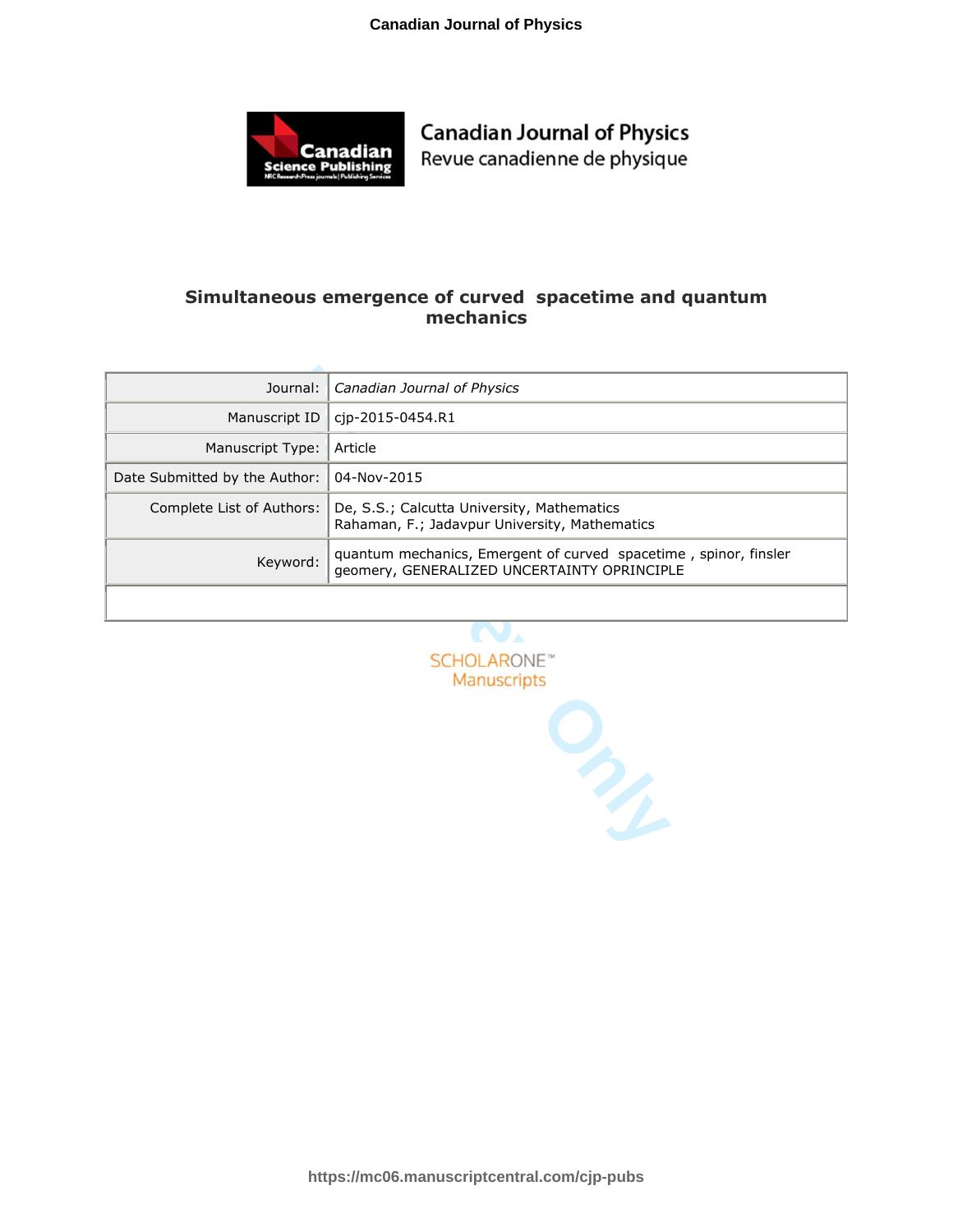# Simultaneous emergence of curved spacetime and quantum mechanics

### $S S De<sup>1</sup>$  and F Rahaman<sup>2</sup>

<sup>1</sup>Department of Applied Mathematics, University of Calcutta, Kolkata - 700009, India E-mail: ssddadai08@rediffmail.com

<sup>2</sup>Department of Mathematics, Jadavpur University, Kolkata - 700032, India E-mail: rahaman@iucaa.ernet.in

#### November 13, 2015

#### Abstract

E-mail: ssddadai08@rediffmail.com<br>
of Mathematics, Jadavpur University, Kolkata - 700<br>
E-mail: rahaman@iucaa.ernet.in<br>
November 13, 2015<br>
November 13, 2015<br>
Abstract<br>
his paper that the geometrically structure-less spaceti It is shown in this paper that the geometrically structure-less spacetime manifold is converted instantaneously to a curved one, the Riemannian or may be a Finslerian spacetime with an associated Riemannian spacetime, on the appearance of quantum Weyl spinors dependent only on time in that background flat manifold and having the symplectic property in the abstract space of spinors. The scenario depicts simultaneous emergence of the gravity in accord with general relativity and quantum mechanics.The emergent gravity leads to the generalized uncertainty principle, which in turn, ushers in discrete space time. The emerged space time is specified here as to be Finslerian and the field equation in that space time has been obtained from the classical one due to the arising quantized space and time. From this field equation we find the quantum field equation for highly massive (of the Planck order) spinors in the associated Riemannian space of the Finsler space, which is in fact, the background homogeneous and isotropic FRW space time of the universe.These highly massive spinors provide the mass distribution complying Einstein equivalence principle. All these occurred in the indivisible minimum time considered as zero time or spontaneity.

Pacs No.: 04.60.-m , 98.80.-k, 98.80.Jk

### 1 Introduction

One of the crucial problems in contemporary theoretical physics is to unify the four known interaction forces. After the advent of the Grand Unified Theories (GUT) the problem is now shifted in establishing a successful relation between the relativistic quantum field theories formulated on Minkowski space time, which are providing the conceptual framework of standard model of particle physics and the general covariance of space time in gravity according to the general relativity (G R). In fact, to achieve a veritable unification of G R and Quantum mechanics (Q M) it may not be necessary to have any presupposition of geometrical structure in the space time manifold or even smoothness of it. Also the physics of the Planck regime of the universe should be understood for this purpose. Thus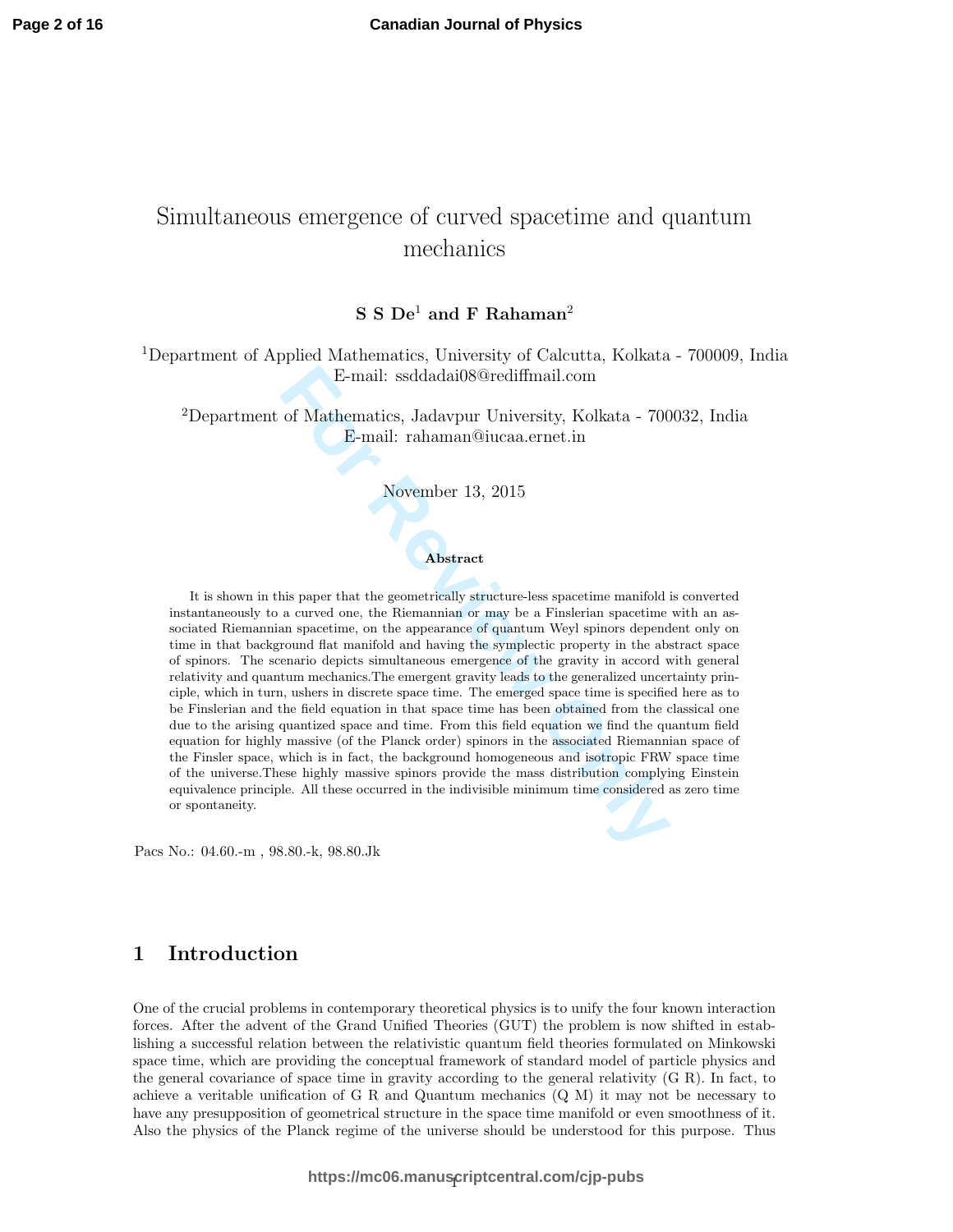the problem is that how the gravity might have been emerged as the metric structure of space time manifold in the usual setting of G R (being the origin of the Einstein equivalence principle).

entail, the other must be emergent. But a perect unication<br>st be fundamental as well as emergent. Also, we have to spineter the<br>production of QM and gravity can be taken as to be fundamental, and<br>spontaneous emergence has For establishing the unification and also accomplishing quantization of gravity, there are several approaches such as string theory, loop quantum theory, theories based on discreteness of space time [ 1-9]. In these theories either fundamental status of Q M or that of gravity has been postulated. Consequently, we have to encounter another important problem closely related to the unification of G R and Q M. This is being to ascertain the fundamental status to any one of G R and Q M or to both of them.In case one of them is fundamental, the other must be emergent. But a perfect unification should demand that both of them must be fundamental as well as emergent. Consequently, we have to encounter another important problem closely related to the unification of G R and Q M. This is being to ascertain the fundamental status to any one of G R and Q M,or to both of them.In case one of them is fundamental, the other must be emergent. But a perfect unification should demand that both of them must be fundamental as well as emergent. Also, we have to specify the actual phenomenon of their emergence, preferably, simultaneous emergence. To this end, it is presently proposed here that neither of Q M and gravity can be taken as to be fundamental, and on the contrary, their simultaneous and spontaneous emergence has been considered in a geometrically structure-less background space time manifold with the appearance of quantum Weyl spinors dependent only on time and having a symplectic property in the abstract space of spinors. In fact, apparition of these spinors can instantaneously convert the space time manifold into a metric structured one as well as to a discrete- structured space time manifold having minimum space and time lengths, all of the Planck scale. Thus, gravity in the setting of G R emerges together with Q M manifested by the quanta of space and time and also by the quantum spinors. The consequence of the minimum time and space lengths is the generalized uncertainty principle (G U P) and vice versa. That is, the Heisenberg uncertainty principle is to be modified to G U P due to the emergent gravity and this must lead to the minimum time and space lengths. In this indivisible minimum time both Q M and G R emerged and after this quantum of time considered as "instantaneous", the time discreteness has no bearing on the subsequent evolution of the universe. Highly massive particles might have been generated in this Planck order minimum time and made it possible to comply Einstein equivalence principle.

We begin in section II, with the discussion on the emergence of structured space time due to the appearance of Weyl spinors in that flat space time manifold. In section III, identification of the emerged space time has been made. In section IV, in an alternative approach, the metric tensor of this space time is constructed from the basis spinors. In section  $V$ , a brief discussion has been made on GUP as originated from gravitational interaction of photon with electron. We discuss in section VI, the appearance of highly massive particles as obtained from the field equation in associated Riemannian space, which is derived from the field equation in the emerged Finsler space. In final section VII the full scenario is presented with some concluding remarks.

#### 2 EMERGENCE OF STRUCTURED SPACE TIME :

It is assumed here the appearance of two independent two-dimensional spinor fields depending only on time in the flat background space time manifold. The space of the two dimensional spinors is supposed to be endowed with a symplectic structure induced by a skew symmetric scalar product. This spinors  $\psi^{(1)}$  and  $\psi^{(2)}$  are in fact Weyl spinors, that is, they satisfy Weyl equation. If these spinors would have been dependent on both the space and time coordinates of the manifold, then the manifold may remain geometrically structure-less or flat. On the other hand, if they depend only on time, then the space time manifold must spontaneously have a curved structure, and consequently a non zero correction to the spinor fields arises. With this non zero correction  $\Gamma_{\mu}$  or the generalized derivative (covariant derivative)  $D_{\mu}$ , we have the Weyl equation as the desired equation for the spinors in the curved space time. Here, the symplectic structure in the two dimensional spinor space, as induced by the skew-symmetric scalar product denoted by [.,.] is to be understood as the relation

$$
[\phi, \chi] = -[\chi, \phi],\tag{1}
$$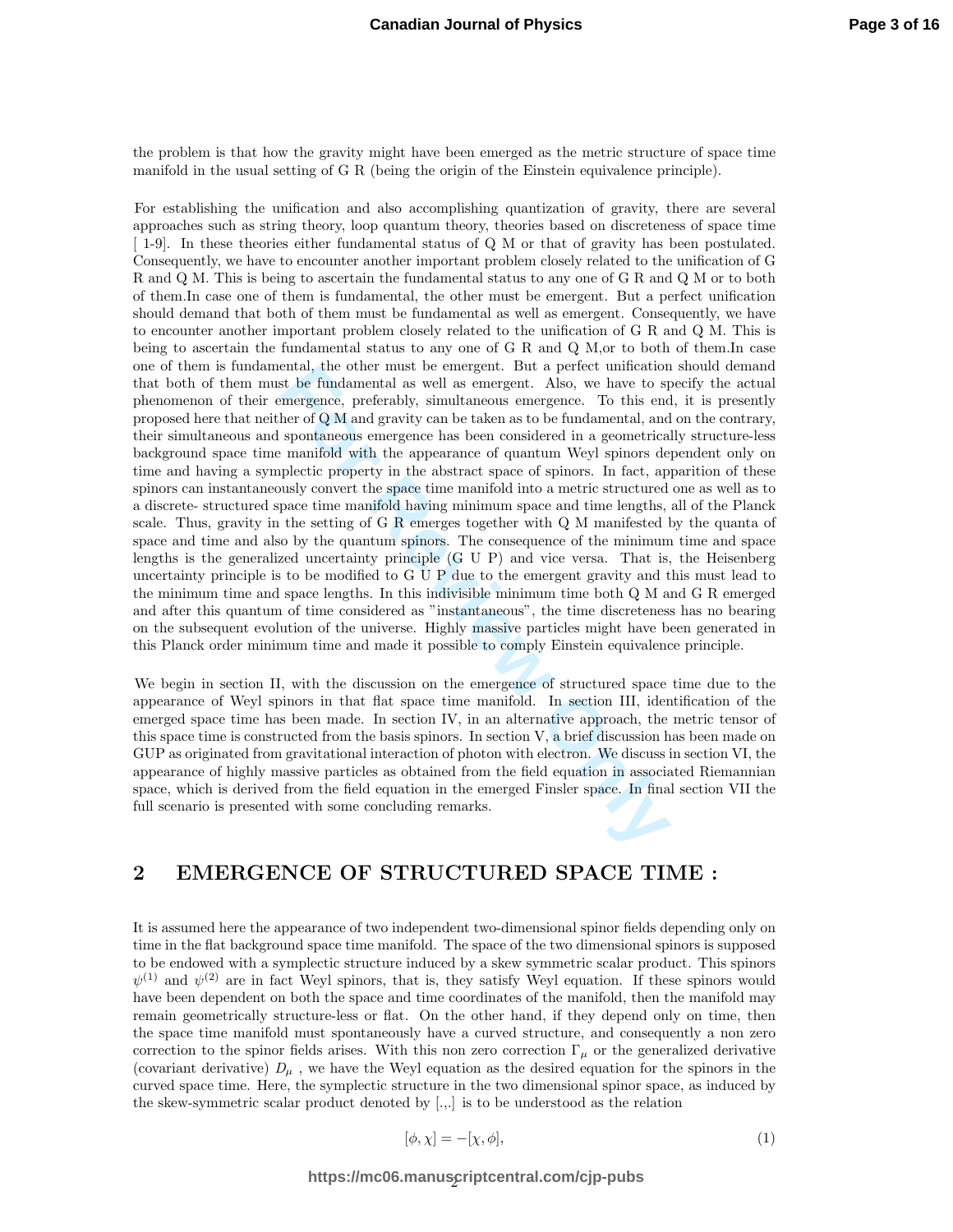must remain valid for the spinors  $\phi$ ,  $\chi$ . This scalar product can be expressible by a matrix

$$
\epsilon_{\alpha\beta} = \begin{pmatrix} 0 & 1 \\ -1 & 0 \end{pmatrix} \tag{2}
$$

and with the components of the spinors (referred to a certain basis). The spinors are expressed as

$$
\phi = \left(\begin{array}{c} \phi^1 \\ \phi^2 \end{array}\right), \chi = \left(\begin{array}{c} \chi^1 \\ \chi^2 \end{array}\right). \tag{3}
$$

The scalar product is

$$
[\phi, \chi] = \epsilon_{\alpha\beta} \phi^{\alpha} \chi^{\beta} = \begin{pmatrix} \phi^1 & \chi^1 \\ \phi^2 & \chi^2 \end{pmatrix} . \tag{4}
$$

The matrix (2) raises or lowers the indices of the spinors as follows:

$$
\phi^{\alpha} = \epsilon^{\alpha\beta} \phi_{\beta}, \phi_{\alpha} = \epsilon_{\alpha\beta} \phi^{\beta}, \tag{5}
$$

where

$$
\epsilon^{\alpha\beta} = \begin{pmatrix} 0 & -1 \\ 1 & 0 \end{pmatrix} = \epsilon_{\alpha\beta}^T = \epsilon_{\alpha\beta}^{-1}.
$$
 (6)

Also, we have

$$
[\phi, \chi] = -\epsilon^{\alpha\beta} \phi_{\alpha} \chi_{\beta} = -[\chi, \phi]. \tag{7}
$$

**Follows:**<br>  $\phi^{\alpha} = \epsilon^{\alpha\beta}\phi_{\beta}, \phi_{\alpha} = \epsilon_{\alpha\beta}\phi^{\beta},$ <br>  $\epsilon^{\alpha\beta} = \begin{pmatrix} 0 & -1 \\ 1 & 0 \end{pmatrix} = \epsilon_{\alpha\beta}^{T} = \epsilon_{\alpha\beta}^{-1},$ <br>  $[\phi, \chi] = -\epsilon^{\alpha\beta}\phi_{\alpha}\chi_{\beta} = -[\chi, \phi].$ <br>
ne two independent spinors  $\psi^{(1)}, \psi^{(2)}$  are Weyl spinors and a<br>
q As it is said earlier, the two independent spinors  $\psi^{(1)}, \psi^{(2)}$  are Weyl spinors and satisfy the Weyl equation. This Weyl equation can be obtained from the following Dirac equation in the curved space time for a massless particle or field [ 10-12 ] as

$$
i\gamma^{a}e_{a}^{\mu}\left(\partial_{\mu}+\hat{\Gamma_{\mu}}\right)\hat{\psi^{(i)}}=0,
$$
\n(8)

where  $e^{\mu}_{a}$  denotes the vierbein and  $\gamma^{\mu}$  are related to the flat space  $\gamma^{a}$  matrices by the relation  $\gamma^{\mu} = e^{\mu}_{a} \gamma^{a}$ . The spin connection  $\hat{\Gamma}_{\mu}$  is given by

$$
\hat{\Gamma_{\mu}} = \frac{1}{2} e_h^{\gamma} \nabla_{\mu} e_{\gamma k} S^{hk} = \frac{1}{2} e_h^{\gamma} \left( \partial_{\mu} e_{\gamma k} - \Gamma^{\sigma}_{\mu \nu} e_{\sigma k} \right) S^{hk}.
$$
\n
$$
(9)
$$

Here,  $S^{hk} = \frac{1}{4} [\gamma^h, \gamma^k]$  is the skew symmetric generator of the Lorentz transformation for the spinor field and  $\Gamma^{\sigma}_{\mu\nu}$  is the affine connection. By choosing the Dirac-Pauli representation of  $\gamma^a$  matrices as

$$
\gamma^0=\left(\begin{array}{cc} 1 & 0 \\ 0 & -1 \end{array}\right),\ \gamma^i=\left(\begin{array}{cc} 0 & -\sigma^i \\ \sigma^i & 0 \end{array}\right); i=1,2,3,
$$

where  $\sigma^i$  are Pauli matrices, we can find after a straight forward calculation the following Weyl equations for the Weyl spinor field  $\psi^{(i)}$  by writing the Dirac spinor  $\psi^{(i)}$  as  $\psi^{(i)} = \begin{pmatrix} \psi^{(i)} \\ -\psi^{(i)} \end{pmatrix}$ . It is given as

$$
\sigma^a e_a^\mu \left(\partial_\mu + \Gamma_\mu\right) \psi^{(i)} = 0,\tag{10}
$$

where  $\sigma^0=1$  and<br>  $\Gamma_\mu$ 

$$
\Gamma_{\mu} = -\frac{1}{4} \left[ \sum_{h,k=1,2,3} e_{h}^{\beta} \nabla_{\mu} e_{\beta k} \sigma^{h} \sigma^{k} + \sum_{k=1,2,3} \sigma^{k} \left( e_{k}^{\beta} \nabla_{\mu} e_{\beta 0} - e_{0}^{\beta} \nabla_{\mu} e_{\beta k} \right) \right]. \tag{11}
$$

The Weyl equation can also be written as

$$
i\sigma^{\mu} \left( \partial_{\mu} + \Gamma_{\mu} \right) \psi^{(i)} = 0, \tag{12}
$$

where  $\sigma^{\mu} = e^{\mu}_{a}\sigma^{a}$ .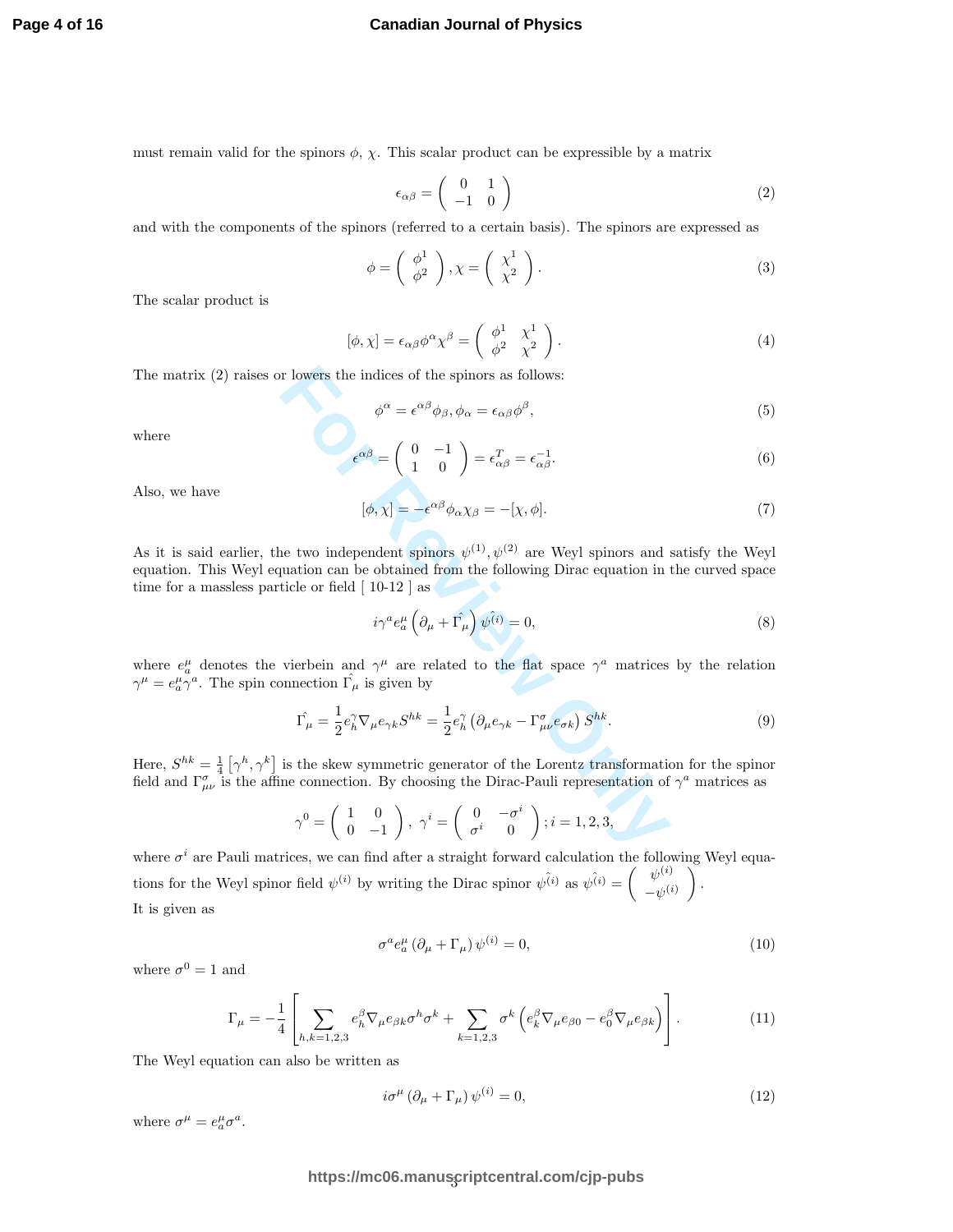By choosing the representation of  $\gamma^a$  matrices as

$$
\gamma^0 = \begin{pmatrix} 1 & 0 \\ 0 & -1 \end{pmatrix}, \quad \gamma^i = \begin{pmatrix} 0 & \sigma^i \\ -\sigma^i & 0 \end{pmatrix}, i = 1, 2, 3,
$$

we can have the Weyl equation as

$$
i\left(\sigma^{0}e_{0}^{\mu}-\sum_{k=1,2,3}\sigma^{k}e_{k}^{\mu}\right)\left(\partial_{\mu}+\Gamma_{\mu}\right)\psi^{(i)}=0,
$$
\n(13)

where

$$
\Gamma_{\mu} = -\frac{1}{4} \left[ \sum_{h,k=1,2,3} e_h^{\beta} \nabla_{\mu} e_{\beta k} \sigma^h \sigma^k - \sum_{k=1,2,3} \sigma^k \left( e_k^{\beta} \nabla_{\mu} e_{\beta 0} - e_0^{\beta} \nabla_{\mu} e_{\beta k} \right) \right]. \tag{14}
$$

For the case of  $\Gamma_a = 0$ ,  $\psi^{(i)}$  must depend on both the space and time co ordinates of the manifold and vice versa, that is, space and time dependent spinors can satisfy Weyl equation with vanishing  $\Gamma_a$  term. In this case, the flat space time manifold remains flat. On the contrary, if  $\psi^{(i)}$  depends only on time (but not a constant), then it must have to satisfy Weyl equation with the non zero  $\Gamma_a$ , which can also be written ( follows from both the equations (12) and (14) )

$$
i\sigma^{0}\partial_{0}\psi_{\alpha}^{(i)} + i\sigma^{a}\Gamma_{a\alpha\beta}\psi_{\beta}^{(i)} = 0, i = 1, 2,
$$
\n(15)

since  $\psi_\alpha^{(i)}$  depends only on time  $x^0 = ct$ . The non zero  $\Gamma_a$  implies that the space time manifold must have changed to a curved one.

 $\left[ h_*k=1,2,3 \right]$   $k=1,2,3$   $k=1,2,3$   $k=1,2,3$   $k=1,2,3$   $k=1,2,3$   $k=1,2,3$   $k=1,2,3$  expansion the dependent spinors can satisfy Weyl equation tatm space time manifold remains flat. On the contrary, if  $\psi$  allows from In this connection it is to be mentioned here that Kober (2008) has constructed "connection" of the spinor fields by defining a covariant derivative in such a way that it leaves two independent space time dependent basis spinors constant. With this covariant derivative the basis spinor fields automatically satisfy Weyl equation in curved space time. Also a tetrad formulation and metric with Minkowski signature have been constructed from the spinors having symplectic structure in the abstract space of spinors. But the resulted curved space time manifold may not have the same covariant derivative (as define therein ), that is, corresponding curved space time of the covariant derivative may not be the curved space time obtained from tetrad formulation. In fact, it was there only a presupposition of metric structure for the space time manifold in which the "connection" or covariant derivative are all defined.

By using symplectic condition (1) for the spinors  $\psi^{(1)}$  and  $\psi^{(2)}$ , we can have from the equation (15) as

$$
\sigma^a \Gamma_{a\alpha\beta} = \frac{\partial_0 \psi_\alpha^{(i)} \psi^{(2)\beta} - \partial_0 \psi_\alpha^{(2)} \psi^{(1)\beta}}{[\psi^{(1)}, \psi^{(2)}]},
$$
\n(16)

where  $\psi_{\alpha}^{(1)}, \psi_{\alpha}^{(1)}$  etc are related by  $\epsilon_{\alpha\beta}$  as in (5). Here,  $\sigma^{\alpha}\Gamma_{a\alpha\beta}$  is dependent on the spinors  $\psi_{\alpha}^{(1)}$  and  $\psi^{(2)}$  and has the similar form for the spin connection defined by [13].

#### 3 SPECIFICATION OF THE EMERGED SPACE TIME :

The independent spinors  $\psi^{(1)}$  and  $\psi^{(2)}$  are specifically taken as  $q(x^0)$  $\left(\begin{array}{c}1\\0\end{array}\right)$ and  $q(x^0)$  $\left(\begin{array}{c}0\\1\end{array}\right)$ (referred to certain basis) respectively. These are dependent only on time  $x^0$  and we have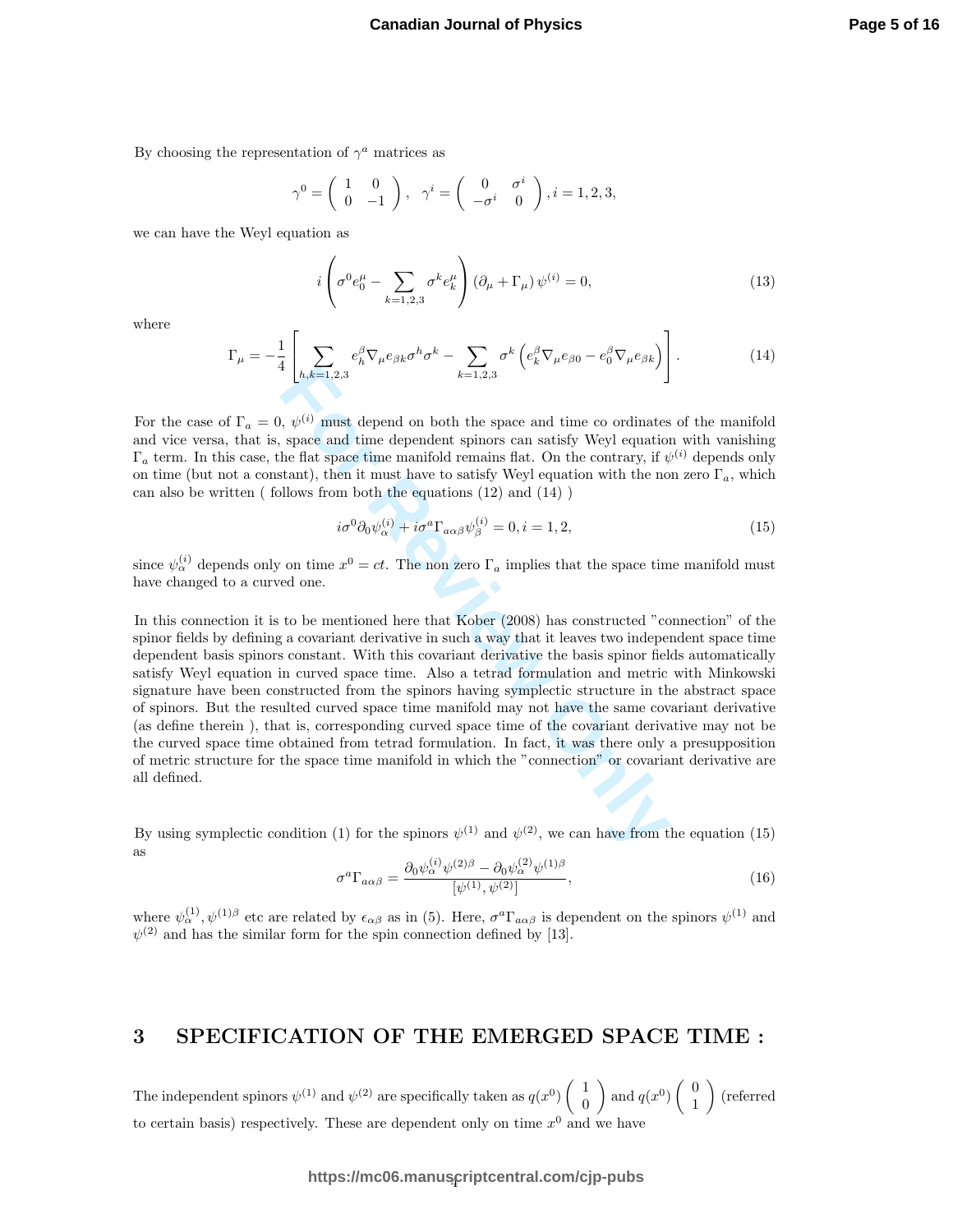$$
\psi^{(1)} = \begin{pmatrix} \psi_1^{(1)} \\ \psi_2^{(1)} \end{pmatrix} = \begin{pmatrix} q(x^0) \\ 0 \end{pmatrix} \text{ and } \psi^{(2)} = \begin{pmatrix} \psi_1^{(2)} \\ \psi_2^{(2)} \end{pmatrix} = \begin{pmatrix} 0 \\ q(x^0) \end{pmatrix}.
$$
 (17)

These Weyl spinors are also the spinors in the sense of Cartan [14]. A spinor  $(\xi_0, \xi_1)$  is a spinor according to Cartan if

 $x_1^2 + x_2^2 + x_3^2 = 0,$ 

where

$$
x_1 = \xi_0^2 - \xi_1^2, \ x_2 = i(\xi_0^2 + \xi_1^2)
$$

and

for

$$
\psi^{(1)} = \xi_0 = q(x^0) \text{ and } \xi_1 = 0
$$

 $x_3 = -2\xi_0 \xi_1,$ 

Consequently,

Therefore,

 $x_1 = q(x^0)^2, x_2 = iq(x^0)^2, x_3 = 0.$  $x_1^2 + x_2^2 + x_3^2 = 0.$ 

Similarly, we see that  $\psi^{(2)}$  is a spinor according to Cartan. In fact, any two component Weyl spinor is a Cartan spinor too.

Now, using (5), we have

$$
\psi^{(1)} = \xi_0 = q(x^0) \text{ and } \xi_1 = 0.
$$
\n
$$
x_1 = q(x^0)^2, x_2 = iq(x^0)^2, x_3 = 0.
$$
\n
$$
x_1^2 + x_2^2 + x_3^2 = 0.
$$
\n
$$
x_1^2 + x_2^2 + x_3^2 = 0.
$$
\n
$$
x_1 \psi^{(2)}
$$
 is a spinor according to Cartan. In fact, any two component Weyl spinor  
\nso.\n
$$
\left(\begin{array}{c} \psi^{(1)1} \\ \psi^{(1)2} \end{array}\right) = \left(\begin{array}{c} 0 \\ q(x^0) \end{array}\right) \text{ and } \left(\begin{array}{c} \psi^{(2)1} \\ \psi^{(2)2} \end{array}\right) = \left(\begin{array}{c} -q(x^0) \\ 0 \end{array}\right).
$$
\n
$$
x_1 \psi^{(2)} = x_1 \psi^{(2)1} \text{ and } \psi^{(2)2} = x_1 \psi^{(2)2} \text{ and } \psi^{(2)2} = x_1 \psi^{(2)2} \text{ and } \psi^{(2)2} = x_1 \psi^{(2)2} \text{ and } \psi^{(2)2} = x_1 \psi^{(2)2} \text{ and } \psi^{(2)2} = x_1 \psi^{(2)2} \text{ and } \psi^{(2)2} = x_1 \psi^{(2)2} \text{ and } \psi^{(2)2} = x_1 \psi^{(2)2} \text{ and } \psi^{(2)2} = x_1 \psi^{(2)2} \text{ and } \psi^{(2)2} = x_1 \psi^{(2)2} \text{ and } \psi^{(2)2} = x_1 \psi^{(2)2} \text{ and } \psi^{(2)2} = x_1 \psi^{(2)2} \text{ and } \psi^{(2)2} = x_1 \psi^{(2)2} \text{ and } \psi^{(2)2} = x_1 \psi^{(2)2} \text{ and } \psi^{(2)2} = x_1 \psi^{(2)2} \text{ and } \psi^{(2)2} = x_1 \psi^{(2)2} \text{ and } \psi^{(2)2} = x_1 \psi^{(2)2} \text{ and } \psi^{(2)2} = x_1 \psi^{(2)2} \text{ and
$$

Then we have from (16)

$$
\sigma^a \Gamma_{a11} = -\frac{q'(x^0)}{q(x^0)}, \ \sigma^a \Gamma_{a22} = -\frac{q'(x^0)}{q(x^0)}, \ \sigma^a \Gamma_{a12} = \sigma^a \Gamma_{a21} = 0. \tag{19}
$$

Therefore,

$$
\left(\begin{array}{c} \sigma^a \Gamma_{a\alpha\beta} \end{array}\right) = -\frac{q'(x^0)}{q(x^0)} \left(\begin{array}{cc} 1 & 0 \\ 0 & 1 \end{array}\right) = -\frac{q'(x^0)}{q(x^0)} I. \tag{20}
$$

Then the Weyl equation (15) becomes

$$
\sigma^0\partial_0\psi_{\alpha}^{(i)}-\frac{q^{'}(x^0)}{q(x^0)}\delta_{\alpha\beta}\psi_{\beta}^{(i)}=0,
$$

or

$$
\sigma^{0} \partial_{0} \psi_{\alpha}^{(i)} - \frac{q'(x^{0})}{q(x^{0})} \psi_{\alpha}^{(i)} = 0, i = 1, 2.
$$
\n(21)

This equation represents the Weyl equation in the emerged curved space time due to the appearance of two independent spinors depending only on time. But the exact nature of the metric structure of the manifold is yet to be determined.This can be accomplished by a comparison with the Weyl equation in a specific Riemannian space time manifold. Here we find the Weyl equation for the homogeneous and isotropic FRW spacetime ( with flat space ). The metric tensor for this spacetime is given by

$$
g_{00} = 1, \ g_{ij} = -a^2 \delta_{ij}.
$$
\n(22)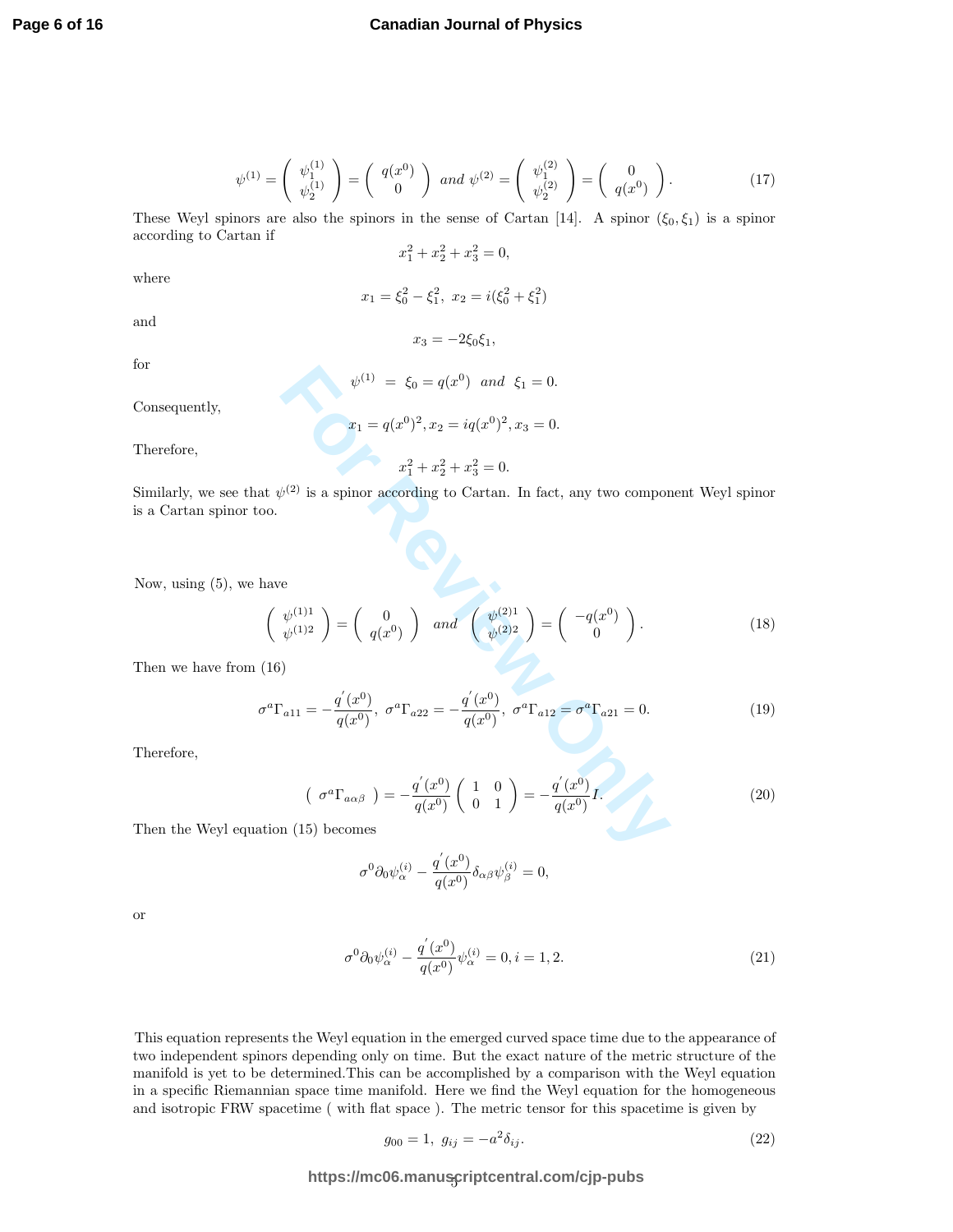$$
e_0^{\mu} = \delta_0^{\mu}, \ e_i^{\mu} = \frac{1}{a} \delta_i^{\mu}, e_{\mu}^0 = \delta_{\mu}^0, \ e_{\mu}^i = a \delta_{\mu}^i,
$$

where  $a(x^0)$  is the scale factor,  $x^0 = ct$  and  $\delta^i_\mu = \delta_{i\mu}$ .

The affine connection

$$
\Gamma^{\sigma}_{\mu\beta} = \frac{1}{2} g^{\sigma\rho} \left( \partial_{\mu} g_{\beta\rho} + \partial_{\beta} g_{\rho\mu} - \partial_{\rho} g_{\mu\beta} \right)
$$

for this space time are given as (in the unit  $c = \hbar = 1$ )

$$
\Gamma_{0\mu}^{0} = 0, \ \ \Gamma_{ij}^{0} = a\dot{a}\delta_{ij}, \ \ \Gamma_{0j}^{i} = \Gamma_{j0}^{i} = \frac{\dot{a}}{a}\delta_{ij}, \ \ \Gamma_{jl}^{i} = 0. \tag{23}
$$

Consequently, we can find

and also

 $\sigma^a e^\mu_a \Gamma_\mu = \frac{3\dot{a}}{2a}$  $\frac{3a}{2a}$  $\sigma^0 e_0^{\mu} - \sum$  $_{k=1,2,3}$  $\sigma^k e^{\mu}_k = \frac{3\dot{a}}{2a}$  $\frac{3a}{2a}$ .

Thus we have from (10)and (13), the Weyl equations as

$$
\sigma^a e_a^\mu \partial_\mu \psi^{(i)} + \frac{3\dot{a}}{2a} \psi^{(i)} = 0,\tag{24}
$$

and

1 
$$
_{0\mu} = 0
$$
,  $_{ij} = 4a\omega_{ij}$ ,  $_{0j} = 1_{j0} = \frac{1}{2} - \frac{1}{2} = 0$ . (25)  
\nfind  
\n
$$
\sigma^a e_a^\mu \Gamma_\mu = \frac{3\dot{a}}{2a},
$$
\n
$$
\sigma^0 e_0^\mu - \sum_{k=1,2,3} \sigma^k e_k^\mu = \frac{3\dot{a}}{2a}.
$$
\n1) and (13), the Weyl equations as  
\n
$$
\sigma^a e_a^\mu \partial_\mu \psi^{(i)} + \frac{3\dot{a}}{2a} \psi^{(i)} = 0,
$$
\n
$$
\left(\sigma^0 e_0^\mu - \sum_{k=1,2,3} \sigma^k e_k^\mu\right) \partial_\mu \psi^{(i)} + \frac{3\dot{a}}{2a} \psi^{(i)} = 0
$$
\n
$$
\left(\sigma^0 e_0^\mu - \sum_{k=1,2,3} \sigma^k e_k^\mu\right) \partial_\mu \psi^{(i)} + \frac{3\dot{a}}{2a} \psi^{(i)} = 0
$$
\n24a).\n12a  
\n15a  
\n16a  
\n17a  
\n18b  
\n19a  
\n10a  
\n10a  
\n11a  
\n12b  
\n13b  
\n14a  
\n15b  
\n16c  
\n17a  
\n18b  
\n19a  
\n10c  
\n10d  
\n11a  
\n12b  
\n13b  
\n14d  
\n15b  
\n16d  
\n17a  
\n18b  
\n19a  
\n19a  
\n10a  
\n10a  
\n11b  
\n12b  
\n13b  
\n14c  
\n15b  
\n16d  
\n17c  
\n18d  
\n19a  
\n19a  
\n10a  
\n10a  
\n11a  
\n12b  
\n13b  
\n14c  
\n15b  
\n16d  
\n17c  
\n18d  
\n19a  
\n19a  
\n10b  
\n10d  
\n11a  
\n12b  
\n13b  
\n15b  
\n16c  
\n17c  
\n18d  
\n19a

For  $\psi^{(i)}$  dependent only on time we have the same Weyl equation for  $\psi^{(i)}$  from (24)and (24 a)

$$
\sigma^0 \partial_0 \psi^i + \frac{3\dot{a}}{2a} \psi^{(i)} = 0. \tag{25}
$$

This equation can be identified with the equation (21) in which we take

$$
q(x^{0}) = [a(x^{0})]^{-\frac{3}{2}},
$$
\n(26)

that is, ( in unit  $c = \hbar = 1$  )

$$
\frac{q'(x^0)}{q(x^0)} = -\frac{3}{2}\frac{\dot{a}}{a} \tag{27}
$$

Therefore, the emerged Riemannian space time manifold due to the apparition of Weyl spinors which depend only on time and having symplectic property in the abstract spinor space must be the FRW space time (the cosmological space time). It is to be noted that this FRW spacetime is equivalent to the metric tensor

$$
g_{\mu\nu} = g(x^0)\eta_{\mu\nu} \tag{28}
$$

In fact, we can achieve this by a pure time transformation

$$
T = \int \frac{dt}{a(t)} \quad with \quad a(t) \equiv \sqrt{g(c)} = \sqrt{g(x^0)} \tag{29}
$$

where  $T$  is the cosmological time. Thus, the FRW space time (with flat space), the cosmological background space time of the universe,emerged.In this way,the gravity emerged spontaneously with Q M which is manifested in the quantum Weyl fields.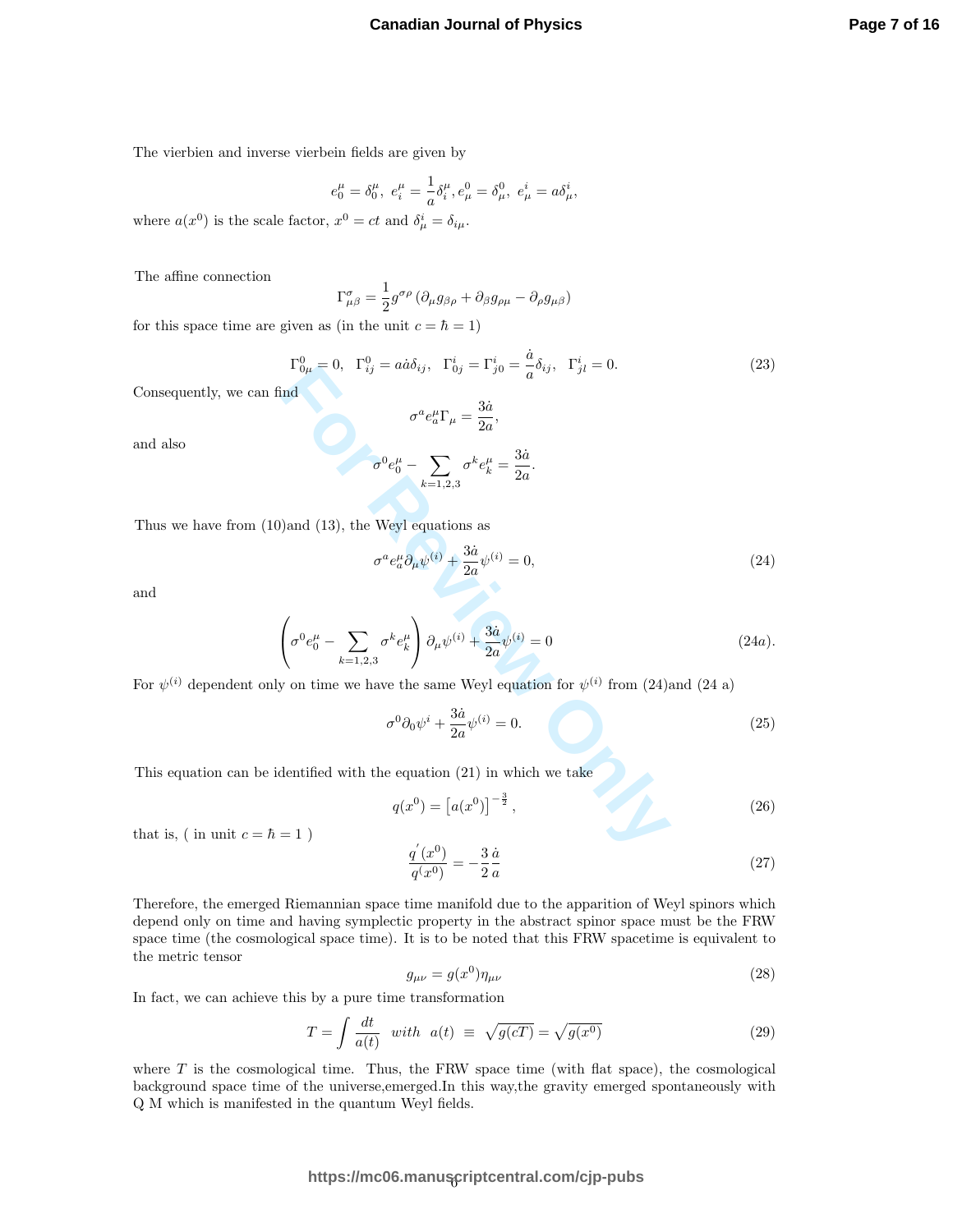#### 4 METRIC STRUCTURE: FINSLER SPACE

We now present here an alternative construction of space time manifold with the metric structure from the two independent time dependent two component spinors.This consideration is similar to that of [13] and others [15-16] but it is also different in some respects. The two independent spinors are given in (11), from which the four vectors in Minkowski space time can be constructed. These are

$$
a^m = \psi^{(1)\dagger} \sigma^m \psi^{(1)} = [q(x^0)]^2 \sigma_{11}^m
$$

$$
b^{m} = \psi^{(2)\dagger} \sigma^{m} \psi^{(2)} = [q(x^{0})]^{2} \sigma_{22}^{m}
$$
  
\n
$$
c^{m} = \psi^{(1)\dagger} \sigma^{m} \psi^{(2)} = [q(x^{0})]^{2} \sigma_{12}^{m}
$$
  
\n
$$
d^{m} = \psi^{(2)\dagger} \sigma^{m} \psi^{(1)} = [q(x^{0})]^{2} \sigma_{21}^{m}
$$
\n(30)  
\nwe Pauli Matrices and  $\sigma^{0} = 1$ .  
\n  
\n
$$
c^{m} = e^{\psi^{(2)\dagger}} \sigma^{m} \psi^{(1)} = [q(x^{0})]^{2} \sigma_{21}^{m}
$$
\n(31)  
\n
$$
e^{im} = e^{\nu m} = \begin{pmatrix} e^{0m} \\ e^{1m} \\ e^{2m} \\ e^{3m} \end{pmatrix} = \begin{pmatrix} \frac{1}{2}q^{2}(\sigma_{11}^{m} + \sigma_{22}^{m}) \\ \frac{1}{2}q^{2}(\sigma_{12}^{m} - \sigma_{21}^{m}) \\ \frac{1}{2}q^{2}(\sigma_{11}^{m} - \sigma_{22}^{m}) \end{pmatrix} = \begin{pmatrix} q^{2}\eta^{0m} \\ q^{2}\eta^{1m} \\ q^{2}\eta^{2m} \end{pmatrix}
$$
\n(31)  
\n
$$
e^{im\nu} = e^{\nu m} = q^{2}\eta^{m\nu} = q^{2}\eta^{\nu m} \text{ and } e_{m}^{\mu} = q^{2}\eta_{m} = q^{2}\delta_{\mu m}
$$
\n(32)  
\n
$$
e^{m\nu} = e^{\nu m} = q^{2}\eta^{m\nu} = q^{2}\eta^{\nu m} \text{ and } e_{m}^{\mu} = q^{2}\eta_{m} = q^{2}\delta_{\mu m}
$$
\n(32)  
\n
$$
G^{\mu\nu} = e_{m}^{\mu}e^{m\nu}
$$
\n(33)

where  $\sigma^m$  (m=1,2,3) are Pauli Matrices and  $\sigma^0 = 1$ .

Now, we construct space time tetrad differently from [13] and others in the following way.

$$
\begin{pmatrix} e^{m\nu} = e^{\nu m} \end{pmatrix} = \begin{pmatrix} e^{0m} \\ e^{1m} \\ e^{2m} \\ e^{3m} \end{pmatrix} = \begin{pmatrix} \frac{1}{2}q^2(\sigma_{11}^m + \sigma_{22}^m) \\ \frac{1}{2}q^2(\sigma_{12}^m + \sigma_{21}^m) \\ \frac{-i}{2}q^2(\sigma_{11}^m - \sigma_{22}^m) \\ \frac{1}{2}q^2(\sigma_{11}^m - \sigma_{22}^m) \end{pmatrix} = \begin{pmatrix} q^2\eta^{0m} \\ q^2\eta^{1m} \\ q^2\eta^{2m} \\ q^2\eta^{3m} \end{pmatrix}
$$
(31)

where  $\eta_{\mu\nu}$  is the Minkowski metric tensor with signature  $(+,-,-,-)$ .

Thus

$$
e^{m\nu} = e^{\nu m} = q^2 \eta^{m\nu} = q^2 \eta^{\nu m} \text{ and } e_m^{\mu} = q^2 \eta_m = q^2 \delta_{\mu m}
$$
 (32)

Here, we get  $e_m^{\mu}$  from  $e^{m\nu}$  by transforming the spinors according to (5). We define a tensor  $G^{\mu\nu}$  by

$$
G^{\mu\nu} = e_m^{\mu} e^{m\nu} \tag{33}
$$

Therefore, we have

$$
G^{\mu\nu} = q^4 \eta^{\mu\nu} \tag{34}
$$

Now setting

$$
G^{\mu\nu} \equiv G = ggg \equiv (g^{\rho\sigma})(g^{\rho\sigma})(g^{\rho\sigma}), \tag{35}
$$

we get

$$
(ggg)^{\mu\nu} = q^4 \eta^{\mu\nu} \tag{36}
$$

A solution of this equation is given by

$$
g^{\mu\nu} = q^{\frac{4}{3}} \eta^{\mu\nu}, \text{ consequently, } g_{\mu\nu} = q^{-\frac{4}{3}} \eta_{\mu\nu}
$$
 (37)

which is taken as the metric tensor constructed from the two independent spinors. By using the relations (26) and (29) we get

$$
g_{\mu\nu} = g(x^0)\eta_{\mu\nu} \tag{38}
$$

This metric tensor gives rise to the same geometric structure (given in (28)) of the manifold that emerged by the appearance of the Weyl spinors having the sympletic structure in the abstract spinor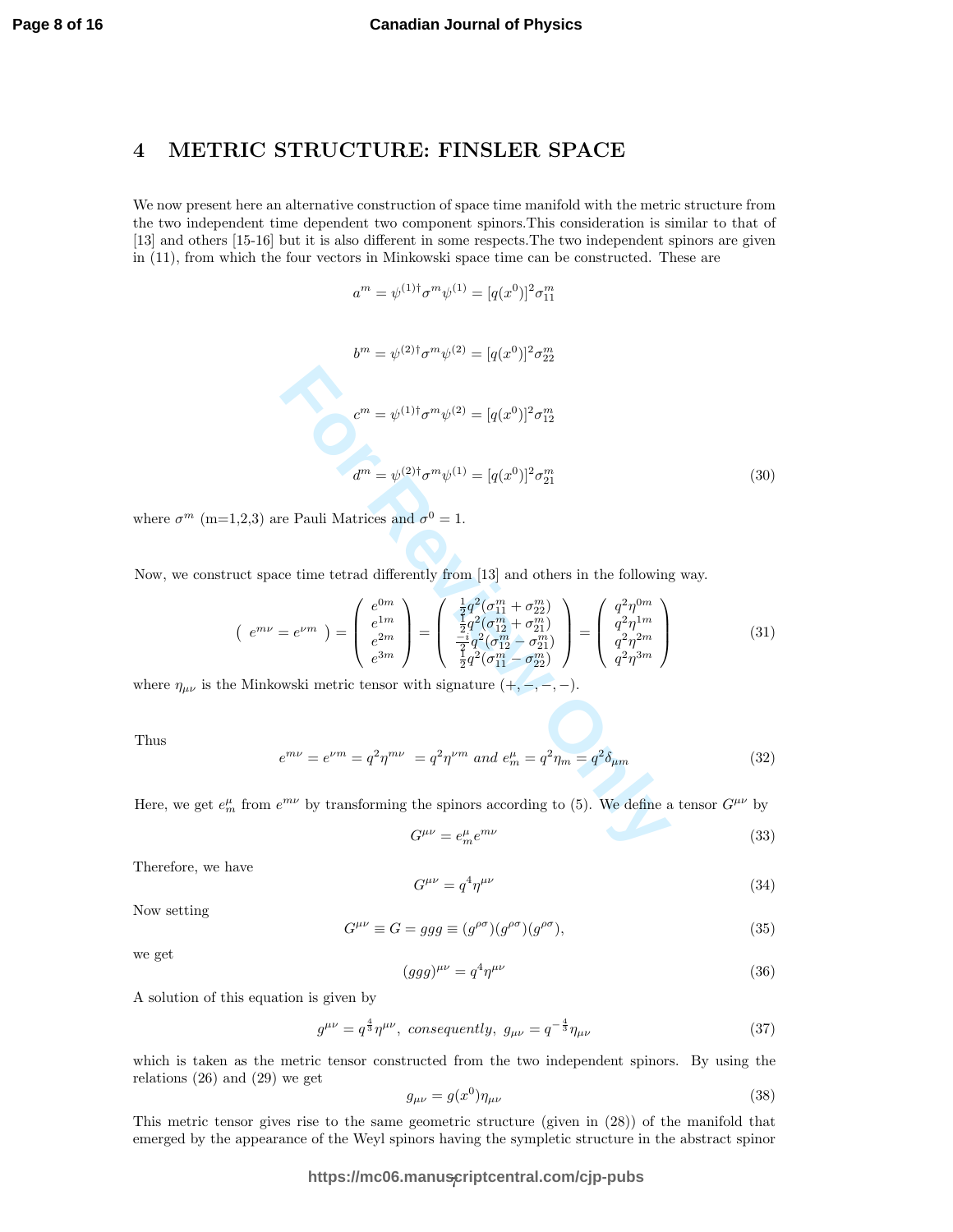space. That is, the spinors of the flat space can produce the curved spacetime which is the background FRW universe being equivalent to the geometric structure (38). It will be a noteworthy fact that we can also arrive at a Finsler spacetime structure of the manifold apart from the Riemannian structure as above. In fact, the Finsler space that we shall get has the above space time with metric tensor (38) as the associated Riemannian spacetime of it. The fundamental function of the Finsler space is defined here as

$$
F^4 = G_{\mu\nu\rho\sigma}(x)\nu^{\mu}\nu^{\nu}\nu^{\rho}\nu^{\sigma}
$$
\n(39)

or,

$$
ds^4 = G_{\mu\nu\rho\sigma}(x)dx^{\mu}dx^{\nu}dx^{\rho}dx^{\sigma}
$$
\n(40)

The Finsler space introduced here is, in fact, in accord with Riemann's original suggestion that the positive fourth root of a fourth order differential form might serve as a metric function (Riemann,1854). Here we take

$$
G_{\mu\nu\rho\sigma} = G_{\mu\nu} G_{\rho\sigma} = q^{-8} \eta_{\mu\nu} \eta_{\rho\sigma}
$$
\n(41)

by using (34). Consequently, we have from (40)

$$
G_{\mu\nu\rho\sigma} = G_{\mu\nu} G_{\rho\sigma} = q^{-8} \eta_{\mu\nu} \eta_{\rho\sigma}
$$
(41)  
ently, we have from (40)  

$$
ds^4 = q^{-8} \eta_{\mu\nu} \eta_{\rho\sigma} dx^{\mu} dx^{\nu} dx^{\rho} dx^{\sigma} = (q^{-4} \eta_{\mu\nu} dx^{\mu} dx^{\nu})^2
$$
(42)  
abilities from this relation :  

$$
ds^2 = q^{-4} \eta_{\mu\nu} dx^{\mu} dx^{\nu},
$$
given by  

$$
G_{\mu\nu} = q^{-4} \eta_{\mu\nu}.
$$
annian metric tensor (38).  
, we have  

$$
ds^2 = \theta (dx^2) q^{-4} \eta_{\mu\nu} dx^{\mu} dx^{\nu}
$$
(43)  

$$
dx^2 = \eta_{\mu\nu} dx^{\mu} dx^{\nu}
$$
(44)  

$$
\theta(z) = 1, z \ge 0; \theta(z) = -1, z < 0
$$
(45)  
asor  

$$
G_{\mu\nu} = \theta (dx^2) q^{-4} \eta_{\mu\nu}
$$
(46)  

$$
\omega = 2 \pi \eta_{\mu\nu} dx^{\mu} dx^{\nu}
$$
(47)

ν ,

.

Now there are two possibilities from this relation :

(i)

$$
ds^2 = q^{-4} \eta_{\mu\nu} dx^{\mu} dx
$$

i.e., the tensor  $G_{\mu\nu}$  is given by

$$
G_{\mu\nu}=q^{-4}\eta_{\mu\nu}
$$

This leads to the Riemannian metric tensor (38).

(ii) On the other hand , we have

$$
ds^2 = \theta(dx^2)q^{-4}\eta_{\mu\nu}dx^{\mu}dx^{\nu}
$$
\n(43)

where

$$
dx^2 = \eta_{\mu\nu} dx^{\mu} dx^{\nu} \tag{44}
$$

and

$$
\theta(z) = 1, \ z \ge 0 \ ; \ \theta(z) = -1, z < 0 \tag{45}
$$

From (43), we get a tensor

$$
G_{\mu\nu} = \theta(dx^2)q^{-4}\eta_{\mu\nu} \tag{46}
$$

Writing as before,  $(G_{\mu\nu}) \equiv G = ggg$  and noting that

$$
\theta(dx^2)^3 = \theta(dx^2) = \theta(\nu^2)
$$
\n(47)

where

$$
\nu^{\mu} \equiv \frac{dx^{\mu}}{ds},\tag{48}
$$

we have

$$
g_{\mu\nu} = \theta(\nu^2)g(x^0)\eta_{\mu\nu} \tag{49}
$$

and consequently,

$$
F^{2} = g_{\mu\nu}\nu^{\mu}\nu^{\nu} = \theta(\nu^{2})g(x^{0})\eta_{\mu\nu}\nu^{\mu}\nu^{\nu} = g(x^{0})\theta(\nu^{2})\nu^{2}.
$$
\n(50)

This is a Finsler space which was considered by [17] ( see also [18] ) as the anisotropic spacetime of hadronic matter extension. Here,this spacetime has been constructed from the tetrad fields by considering their correspondence with the two-dimensional spiner space endowed with a symplectic structure. It is to be noted that the Riemannian space time with the metric tensor (38) is the associated Riemannian manifold of the Finsler space. This Riemannian spacetime structure is the emergent gravity and it is, in fact, the cosmological background spacetime of the universe,as shown earlier. Once the structureless spacetime manifold transformed spontaneously into Finslerian manifold (with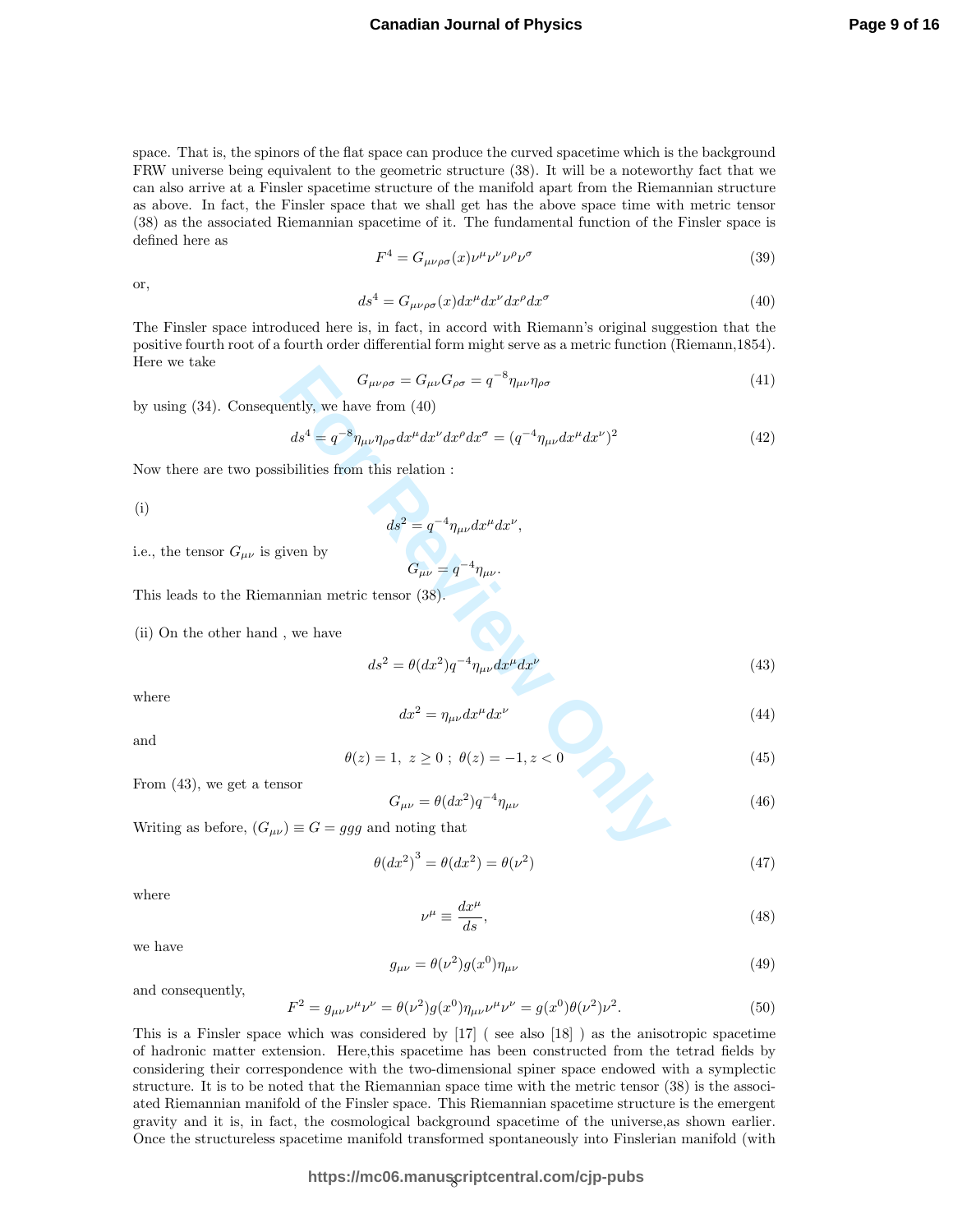an associated Riemannian manifold), the spinor fields must consequently satisfy a field equation in that space. This equation has been proposed by [17] for the four-dimensional bispinors. The equation was derived from a classical field equation by the quantization of the space and time at the Planckorder scale. This quantization of space and time is also a consequence of the assumption of the minimum length and time. Also, the minimum length and time follow from the generalized uncertainty principle. We now discuss this GUP in next section.

## 5 GENERALIZED UNCERTAINTY OPRINCIPLE:

eisenberg uncertainty principle near the planck scale are the ory,<br>black hole physics,<br>doubly special relativity and other the<br>disions such as discreteness of space time have been considered by<br>einces there in]. Here we e Modifications of the Heisenberg uncertainty principle near the planck scale are the GUP which are motivated by string theory,black hole physics,doubly special relativity and other theories of quantum gravity.Physical implications such as discreteness of space time have been considered by several authors [see [19] , [20] and references there in]. Here we examine the implication of GUP as proposed by [21] because in there the origin of the additional term making the modification has been discussed, and thus this can be regarded as independent of any model.They proposed the GUP as

$$
\delta x = \delta x_H + \delta x_G \tag{51}
$$

where

 $\delta x_H \ge \frac{\hbar}{2\delta p}$  (52)

and

$$
\delta x_G \ge \frac{2L_p^2 \delta p}{\hbar} \tag{53}
$$

where  $\delta p$  is the momentum uncertainty of the electron and  $L_p$  is the planck length. $\delta x_H$  is the Heisenberg uncertainty of position of electron and  $\delta x_G$  is the additional term to the uncertainty of the position. Derivation of this additional term  $\delta x_G$  has been made by them in four heuristic ways, two of which are based on Newtonian theory of gravitation where as the other two are on consideration of general relativity theory.

In fact, the position uncertainty of electron  $\Delta x_G$  was shown to arise out from the gravitation interaction between photon as quanta and electron.It is to be noted that the electron momentum uncertainty  $\Delta p$  must be of the order of interacting photon momentum  $p = \frac{E}{c} = \frac{\hbar}{\lambda}$  where E is the energy of photon and  $\lambda$  is the photon wave length. Thus

$$
\delta p \simeq p = \frac{\hbar}{\lambda} \tag{54}
$$

Consequently, we have from (52),

$$
\delta x_H \ge \frac{\lambda}{2} \tag{55}
$$

This was Heisenberg's contention that one can not obtain better precision in the position of electron than  $\lambda$  when measured with an electromagnetic wave of that wave length. That is the shorter wave length being responsible of good resolution cab make the position measurement of electron more precise. On the other hand, we have from (53) and (54),

$$
\delta x_G \ge \frac{L_p^2}{\lambda} \tag{56}
$$

Thus we see that with the shorter wave length  $\lambda$  which corresponds to the higher energy and momentum of photon, the gravitational photon field interacting with electron makes its position less precise. Physically, such situation one should expect and can think that the additional uncertainty term  $\Delta x_G$ is indeed, due to gravity and consequently related to the curved space time structure.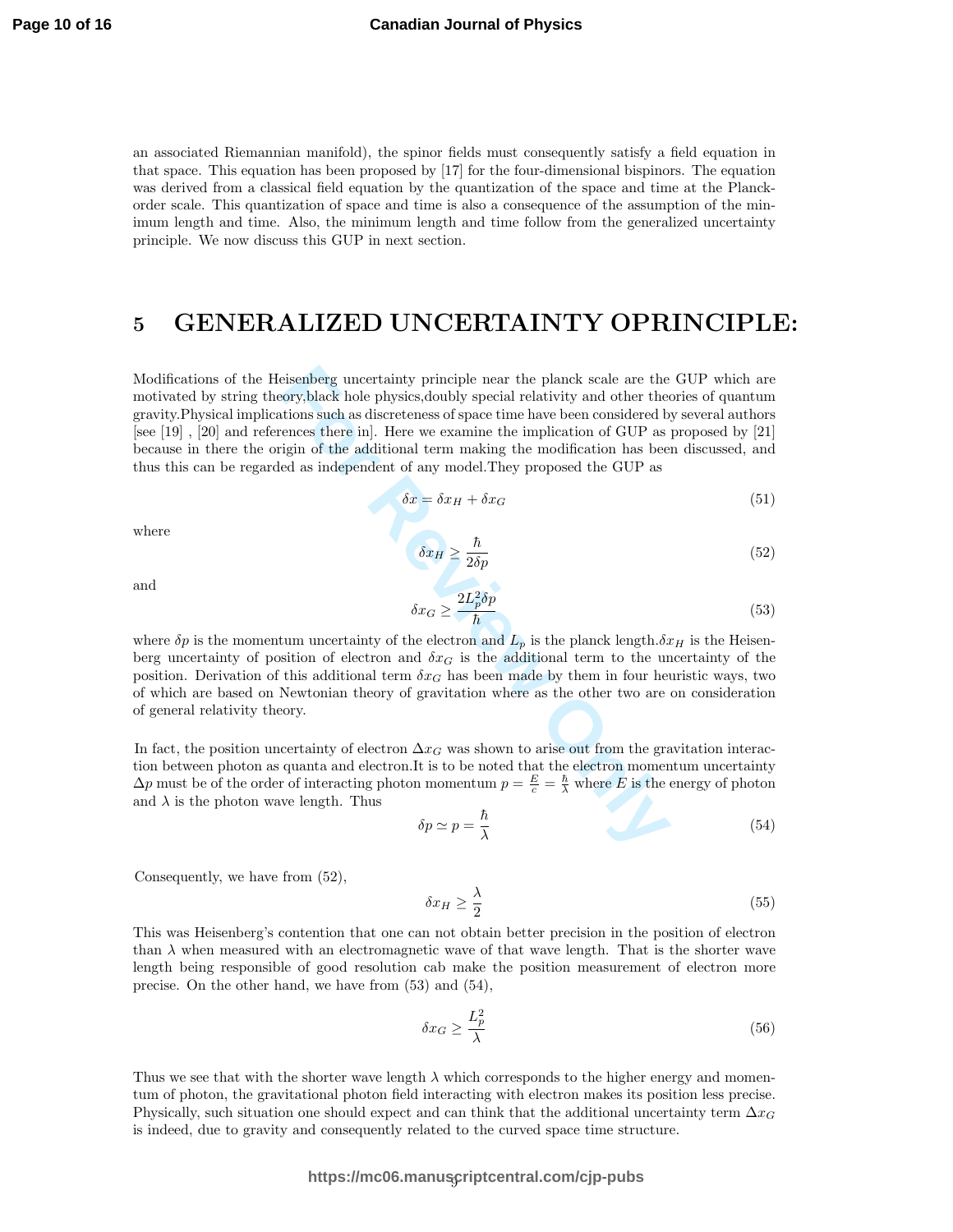Gao (2010), in a reverse application of GUP (51) of Adler and Santiago, has argued the energy and momentum of a particle can change the geometric structure of space time. There it is shown that the energy  $E \simeq pc$  in a region with size L can change the proper size of the region because of the positional uncertainty  $\Delta x_G$  as in (53). The change is by an amount,

$$
\delta L \simeq \frac{L_p T_p E}{\hbar} \tag{57}
$$

where  $T_p$  is the planck time. This implies that a flat space time transformed to the curved one by the energy momentum in the region.

Consequence of the GUP (51) is that the position uncertainty  $\Delta x$  has a minimum

$$
\delta x_{min} \simeq 2L_p \tag{58}
$$

Also the similar uncertainty principle (for time uncertainty)

$$
\delta t \ge \frac{\hbar}{2\Delta E} + \frac{2T_p^2 \Delta E}{\hbar} \tag{59}
$$

leads to a minimum time uncertainty,

$$
\delta t_{min} \simeq 2T_p \tag{60}
$$

The implication of the minimum size of space time is that the interval shorter than planck scale is physically meaningless, that is the measurements can not be possible in interval shorter than this scale. In other words space time is quantized at the planck scale level [20].

 $\delta t \geq \frac{\hbar}{2\Delta E} + \frac{2T_p^2\Delta E}{\hbar}$ ne uncertainty,<br>  $\delta t \geq \frac{\hbar}{2\Delta E} + \frac{2T_p^2\Delta E}{\hbar}$ ne uncertainty,<br>
that is the measurements can not be possible in interval shorter that<br>
that is the measurements can not be possib Now in the present case,the structureless space time manifold is transformed spontaneously into a curved one, the cosmological background space time of the universe.Thus gravity emerged and due to GUP the space time became quantized with the minimum planck order length and time. On the contrary, the minimum length and time or quantized space time which is the consequence of QM can give rise to gravity due to emergent curved spacetime manifold. So it can be thought as a phenomenon of emergence of both QM and gravity. Here we see that it is due to the appearance of Weyl spiners dependent only on time in the flat spacetime manifold,and having a sympletic structure in the abstract spiner space.

## 6 FIELD EQUATION AND MASSIVE PARTICLES:

As in [17] the field equation for the two-dimensional 'bispinor' in the Finsler space can be derived for the massless case.(as also for massive bispinor fields). This equation for the bispinor  $\Psi \equiv (\Psi_{\alpha\beta})$  is (in the natural unit  $\hbar = c = 1$ )

$$
i\sigma_{\alpha\beta'}^{\mu}(x)\partial_{\mu}\Psi_{\beta'\beta}(x,\nu) \mp i\sigma_{\beta\beta'}^{\mu}(x)\gamma_{h\mu}^{l}(x,\nu)\nu^{h}\partial_{l}^{l}\Psi_{\alpha\beta'}(x,\nu) = 0, \tag{61}
$$

where  $\gamma_{h\mu}^l(x,\nu)$  are Christoffel symbol of second kind, and

$$
\partial_{\mu} \equiv \frac{\partial}{\partial x^{\mu}}, \quad \partial_{l}^{\prime} \equiv \frac{\partial}{\partial \nu^{l}}.
$$
\n(62)

Pauli matrices  $\sigma^i(x)$ (i=1,2,3) and  $\sigma^0(x)$  are related to the flat space Pauli matrices  $\sigma^i$  and  $\sigma^0 = 1$  by the vierbein for the associated Riemannian manifold of the present Finsler space. The above equation (61) can be written as

$$
i\sigma^\mu_{\alpha\beta'}(x)\{\partial_\mu\Psi_{\beta'\beta}\mp\sigma^{\mu^{-1}}_{\beta'\nu}(x)\sigma^\mu_{\beta\delta}(x)\gamma^l_{h\mu}(x,\nu)\nu^h\partial'_l\Psi_{\nu\delta}\}=0,
$$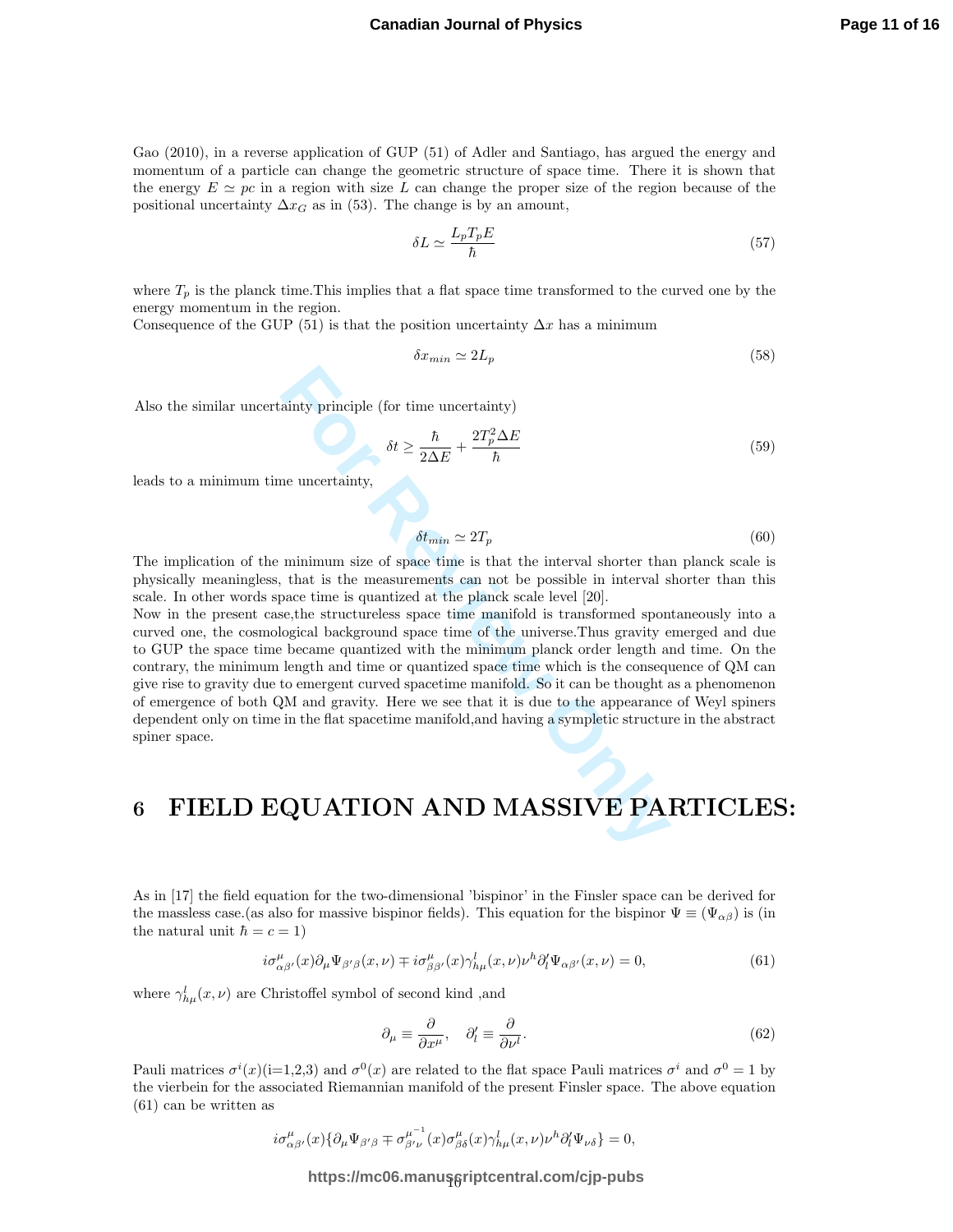or,

$$
i\sigma_{\alpha\beta'}^{\mu}(x)\partial_{\mu}\Psi_{\beta'\beta}(x,\nu) \mp A_{\mu\beta'\beta\nu\delta}^{l}(x,\nu)\partial_{l}^{l}\Psi_{\nu\delta}(x,\nu) = 0, \tag{63}
$$

where

$$
A_{\mu\beta'\beta\nu\delta}^l(x,\nu) = \sigma_{\beta'\nu}^{\mu^{-1}}(x)\sigma_{\beta\delta}^{\mu}(x)\gamma_{h\mu}^l(x,\nu)\nu^h.
$$
\n(64)

That is, the equation can be written in compact form as

$$
i\sigma^{\mu} \nabla_{\mu} \Psi(x,\nu) = 0,\tag{65}
$$

where

$$
\nabla_{\mu} = \partial_{\mu} \mp A_{\mu}^{l}(x, \nu) \partial_{l}^{\prime}, \tag{66}
$$

is the generalized derivative. Now, for the Finsler space  $(50)$ ,  $g_{\mu\nu}$  as in  $(49)$  is not Finslerian metric. On the other hand, the Finsler metric is given by

$$
\widehat{g}_{ij} = \frac{\partial^2 F^2}{2\partial \nu^i \partial \nu^j}.
$$

The Christoffel symbols  $\gamma_{h\nu}^l(x,\nu)$  are derived from the metric tensor  $\hat{g}_{ij}$  but it can be proved that the relation

$$
\gamma^i_{jk}\nu^j\nu^k = \hat{\gamma}^i_{jk}\nu^j\nu^k,\tag{67}
$$

holds good for the present Finsler space, where the Christoffel symbols  $\hat{\gamma}_{jk}^i$  are derived from  $g_{ij}$ . Because of this relation, we can use  $\gamma_{jk}^i$  in the above field equation in stead of  $\gamma_{jk}^i$ . We can obtain  $\gamma^l_{h\mu}$  as

$$
\widehat{\gamma}_{h\mu}^{l} = \frac{1}{2} \left[ \delta_h^l \frac{\partial \ln g(x^0)}{\partial x^{\mu}} + \delta_{\mu}^l \frac{\partial \ln g(x^0)}{\partial x^h} - \eta^{l\beta} \eta_{h\mu} \frac{\partial \ln g(x^0)}{\partial x^{\beta}} \right].
$$
\n(68)

The equation (63) retain its form with the flat space Pauli matrices  $\sigma^{i}$ (i=1,2,3) and  $\sigma^{0}$  because of the vierbein for the spacetime (28), and therefore, using (68) we have

$$
\hat{g}_{ij} = \frac{\partial^2 F^2}{2\partial \nu^i \partial \nu^j}.
$$
  
\n(Christoffel symbols  $\gamma_{h\nu}^l(x, \nu)$  are derived from the metric tensor  $\hat{g}_{ij}$  but it can be proved that the  
\ntion  
\n
$$
\gamma_{jk}^i \nu^j \nu^k = \hat{\gamma}_{jk}^i \nu^j \nu^k,
$$
\n(67)  
\n1s good for the present Finsler space, where the Christoffel symbols  $\hat{\gamma}_{jk}^i$  are derived from  $g_{ij}$ .  
\n2. (67)  
\n2. (67)  
\n3. (68)  
\n3. (69)  
\n3. (69)  
\n3. (69)  
\n3. (69)  
\n4. (61)  
\n5. (61)  
\n6. (61)  
\n6. (61)  
\n6. (61)  
\n6. (62)  
\n6. (63)  
\n6. (64)  
\n6. (65)  
\n6. (67)  
\n6. (69)  
\n6. (69)  
\n6. (61)  
\n6. (61)  
\n6. (62)  
\n6. (69)  
\n6. (61)  
\n6. (61)  
\n6. (62)  
\n6. (63)  
\n6. (64)  
\n6. (65)  
\n6. (67)  
\n6. (69)  
\n6. (69)  
\n6. (61)  
\n6. (61)  
\n6. (62)  
\n6. (63)  
\n6. (64)  
\n6. (65)  
\n6. (67)  
\n6. (69)  
\n6. (69)  
\n6. (61)  
\n6. (61)  
\n6. (62)  
\n6. (63)  
\n6. (64)  
\n6. (65)  
\n6. (67)  
\n6. (69)  
\n6. (69)  
\n6. (61)  
\n6. (61)  
\n6. (62)  
\n6. (63)  
\n6. (64)  
\n6. (65)  
\n6. (67)  
\n6. (69)  
\n6. (61)  
\n6. (61)  
\n6. (62)  
\n6. (63)  
\n6. (64)  
\n6. (65

where the bispiner  $\Psi_{\nu\delta}$  has been decomposed as

$$
\Psi_{\nu\delta}(x,\nu) = \Phi_{\delta}(\nu)\Psi_{\nu}(x),\tag{70}
$$

 $\Phi_{\delta}(\nu)$  being a two dimensional spinor which is supposed to be a homogeneous function of  $\nu = (\nu^0, \nu^1, \nu^2, \nu^3)$  of degree zero, i.e.,

$$
\sum_{l=1}^{3} \nu^{l} \partial_{l}^{\prime} \Phi_{\delta}(\nu) = 0. \tag{71}
$$

Then we have

$$
\mp i\sigma^{\mu}_{\alpha\beta'}A^{l}_{\mu\beta'\beta\nu\delta}\partial'_{l}\Psi_{\nu\delta} = \mp \frac{i}{2}\Psi_{\alpha}\frac{dl_{n}g(x^{0})}{dx^{0}}\Sigma_{l=1}^{3}\sigma_{\beta\delta^{i}T}(\nu^{0}\partial_{i}+\nu^{i}\partial_{0})\phi_{\delta} = \frac{3ig'(x^{0})}{4g(x^{0})}\Psi_{\alpha}\Phi_{\beta},\tag{72}
$$

if

$$
\Sigma_{l=1}^3 \sigma_{\beta\delta}^{iT} (\nu^0 \partial_i + \nu^i \partial_0) \Phi_\delta(\nu) = \mp \frac{3}{2} \phi_\beta(\nu). \tag{73}
$$

Therefore, from  $(65)$ ,  $(66)$  and  $(72)$  we have

$$
\sigma^{\mu}_{\alpha\beta'}\partial_{\mu}\Psi_{\beta'}(x)\Phi_{\beta}(\nu) + \frac{3g'(x^0)}{4g(x^0)}\Psi_{\alpha}(x)\Phi_{\beta}(\nu) = 0,
$$

or,

$$
\sigma^{\mu}_{\alpha\beta'}\partial_{\mu}\Psi_{\beta'}(x) + \frac{3g'(x^0)}{g(x^0)}\Psi_{\alpha}(x) = 0
$$
\n(74)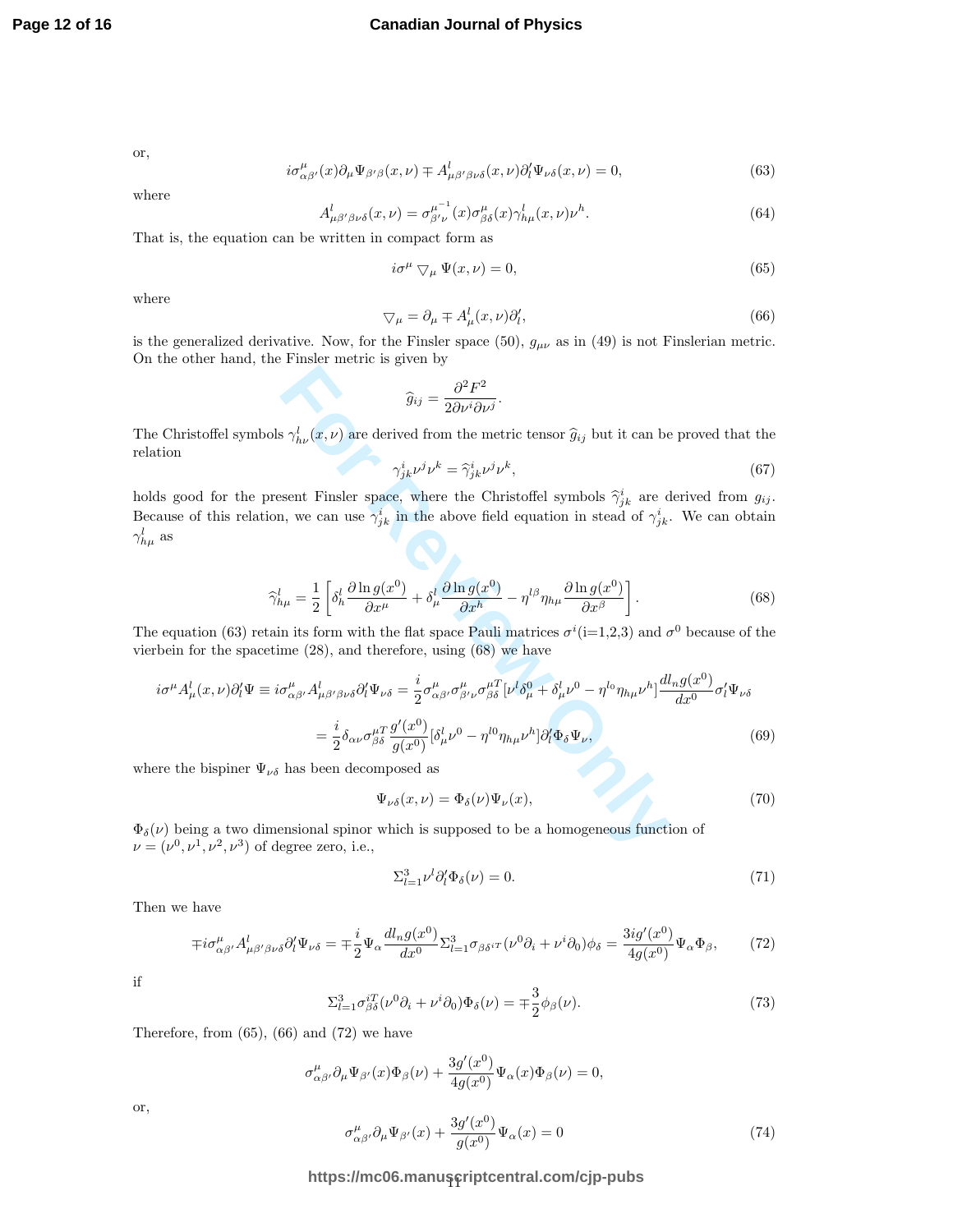That is,

$$
\sigma^{\mu}\partial_{\mu}\Psi(x) - \frac{3g'(x^0)}{4g(x^0)}\Psi(x) = 0.
$$
\n(74a)

This equation is the same as (21) for the time dependent spinors. Also, we can have Dirac equation for massive spiner field in the associated Riemannian spacetime manifold of the Finsler space as in De (2003). The field equation for the bispiner  $\Psi(x,\nu) = \Psi_{\alpha\beta}(x,\nu)$  in the Finsler space is

$$
i\hbar\gamma^{\mu}_{\alpha\beta'}(x)\partial_{\mu}\Psi_{\beta'\beta}(x,\nu) - \gamma^{\mu}_{\beta\beta'}(x)\gamma^l_{h\mu}(x,\nu)\nu^h\partial_l'\Psi_{\alpha\beta'}(x,\nu) = mc\Psi_{\alpha\beta}(x,\nu),\tag{75}
$$

where  $\gamma_{\alpha\beta'}^{\mu}(x)$  are related to the flat space Dirac matrices  $\gamma^{\mu}$  by the vierbein for the spacetime metric tensor  $(28)$ .

With the decomposition

$$
\Psi(x,\nu) = \Psi_1(x)\Phi^T(\nu) + \Psi_2(x)\Phi^{cT}(\nu),\tag{76}
$$

where  $\Psi_1$  and  $\Psi_2$  are eigenstates of  $\nu^0$  with eigenvalues +1 and -1 respectively, we have the following Dirac equation for  $\Psi(x, \nu)$ :

$$
i\hbar \left(\gamma^{\mu}\partial_{\mu} - \frac{3b_0}{2}\xi(t)\nu^0\right)\Psi(x,\nu) = \frac{c}{e(t)}(m + M\xi(t)e(t))\Psi(x,\nu),\tag{77}
$$

if  $\Phi(\nu)$  and  $\Phi^c(\nu)$  satisfy the following equations

$$
i\hbar\gamma^{\mu}\gamma_{h\mu}^{l}\gamma^{h}\partial_{l}^{\prime}\Phi(\nu) = \left(Mc - \frac{3i\hbar b_{0}}{2}\right)\Phi(\nu),\tag{78}
$$

$$
i\hbar\gamma^{\mu}\gamma_{h\mu}^{l}\nu^{h}\partial_{l}^{\prime}\Phi^{c}(\nu) = \left(Mc + \frac{3i\hbar b_{0}}{2}\right)\Phi^{c}(\nu). \tag{78a}
$$

If  $\Phi(\nu)$  and  $\Phi^c(\nu)$  are homogeneous function of  $\nu = (\nu^0, \nu^1, \nu^2, \nu^3)$  of degree zero, then the equations (78) and (78a) become

tion  
\n
$$
\Psi(x,\nu) = \Psi_1(x)\Phi^T(\nu) + \Psi_2(x)\Phi^{cT}(\nu),
$$
\n(76)  
\neigenstates of  $\nu^0$  with eigenvalues +1 and -1 respectively, we have the following  
\n $(x,\nu)$ :  
\n
$$
\hat{u}(\gamma^{\mu}\partial_{\mu} - \frac{3b_0}{2}\xi(t)\nu^0) \Psi(x,\nu) = \frac{c}{e(t)}(m + M\xi(t)e(t))\Psi(x,\nu),
$$
\n(77)  
\n
$$
i\hbar\gamma^{\mu}\gamma_{h\mu}^l\gamma^h\partial_l^l\Phi(\nu) = \left(Mc - \frac{3i\hbar b_0}{2}\right)\Phi(\nu),
$$
\n(78)  
\n
$$
\mu\gamma_{h\mu}^l\nu^h\partial_l^l\Phi^c(\nu) = \left(Mc + \frac{3i\hbar b_0}{2}\right)\Phi^c(\nu).
$$
\n(78a)  
\ne homogeneous function of  $\nu = (\nu^0, \nu^1, \nu^2, \nu^3)$  of degree zero, then the equations  
\n
$$
i\hbar b_0\Sigma_{l=1}^3\nu^l(\nu^l\frac{\partial}{\partial\nu^0} + \nu^0\frac{\partial}{\partial\nu^l})\Phi(\nu) = -\left(Mc - \frac{3i\hbar b_0}{2}\right)\Phi(\nu),
$$
\n(79)  
\n
$$
\frac{\partial}{\partial\nu^0} + \nu^0\frac{\partial}{\partial\nu^l}\Phi^c(\nu) = -\left(Mc + \frac{3i\hbar b_0}{2}\right)\Phi^c(\nu).
$$
\n(79a)

$$
i\hbar b_0 \Sigma_{l=1}^3 \nu^l (\nu^l \frac{\partial}{\partial \nu^0} + \nu^0 \frac{\partial}{\partial \nu^l}) \Phi^c (\nu) = -\left( Mc + \frac{3i\hbar b_0}{2} \right) \Phi^c (\nu).
$$
 (79a)

Here,

$$
e(t) = \frac{1}{\sqrt{g(x^0)}}, \qquad 2b_0\xi(t) = \frac{g'(x^0)}{g(x^0)},
$$
\n(80)

and m is the inherent mass of the spinor. Also, here M appears as a constant in the process of separation of the field equation (75).  $\Psi(x, \nu)$  satisfies the Dirac equation (77) in the associated Riemannian space which is, in fact, a space time conformal to Minkowski flat space time.The Dirac equation for FRW spacetime can be obtained by the pure time transformation (29). If  $M \neq 0$ , the additional mass term is time dependent. The mass of the spinor is given by

$$
m + M\xi(t)e(t) = m + \frac{M}{b_0c}H(T),
$$
\n(81)

where

$$
H(T) = \frac{R'(T)}{R(T)},
$$

is the Hubble's function. For the case  $M=0$ , it can be seen that the  $\nu$  dependent spiners  $\Phi(\nu)$  and  $\Phi^c(\nu)$  in the decomposition of  $\Psi(x,\nu)$  can give rise to an additional quantum number if it is the field of the constituent-particle in the hadron configuration.This quantum number can generate the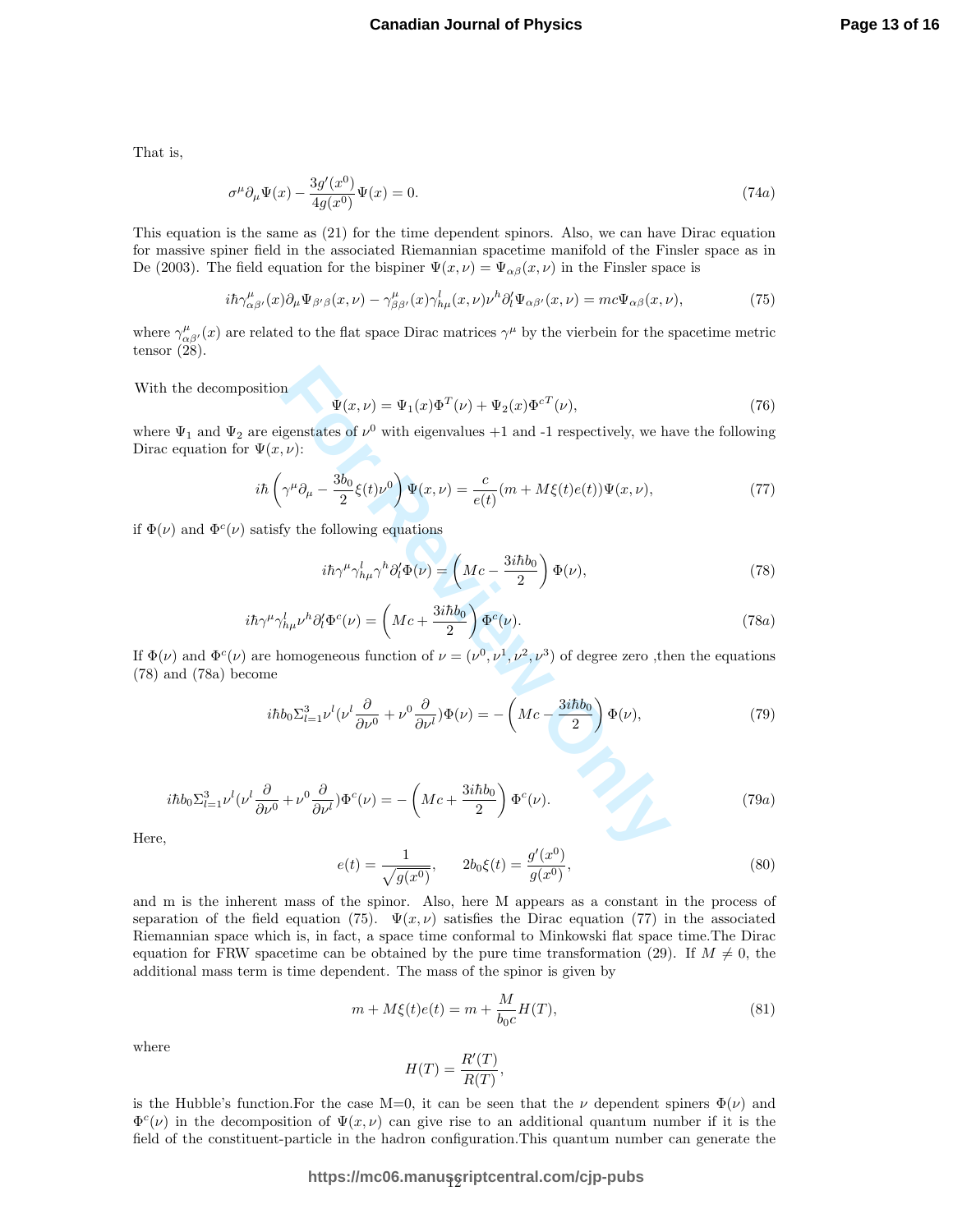interval symmetry of hadrons  $[18, 22]$ . The parameter  $b<sub>0</sub>$  of the spacetime in the epoch dependent mass term in (81) is found to be connected with M. This relation has been obtained in the derivation of solutions for  $\phi(\nu)$  and  $\phi^c(\nu)$  of the equations of 79 and 79(a) [17]. It is shown there that M must be proportional to  $b_0$  as follows:

$$
(0.832) \hbar b_0 = Mc.
$$
\n(82)

Then the mass term in (81) becomes

$$
m + (0.832) \frac{\hbar}{c^2} H(T). \tag{83}
$$

Then the parameter  $b_0$  is in fact connected to the expansion of the universe. For example  $g(x^0) = (b_0x_0)^4$ . The scale factor and Hubble's function respectively found to be

$$
R(T) = (3b_0cT)^{\frac{2}{3}},\t\t(84)
$$

and

$$
H(T) = \frac{2}{3T}.\tag{85}
$$

Thus we have an epoch dependent mass term apart from the inherent mass of the spinor even for massless particles like neutrinos. This epoch dependent mass which is of the order of planck mass at the Planck order time (the minimum time as obtained from GUP) becomes negligible at the present epoch of the universe. These highly massive particles give rise to the gravitation by fulfilling the Einstein equivalence with their mass distribution in the emerged curved space time. The inherent masses of the particles might be achievable from self intersection phenomenon or otherwise [23]. Actually these highly massive particles can deliver necessary mass density in the very early universe [24].

### 7 THE SCENARIO AND CONCLUDING REMARKS

 $R(T)=(3b_0cT)^{\frac{2}{3}}, \label{eq:R}$  helpendent mass term apart from the inherent mass of the<br>eutrinos. This epoch dependent mass which is of the order of pluminimum<br>minimum time as obtained from GUP) becomes negligible at thighly We have seen that due to the emerged gravity the Heisenberg uncertainty principle is to be modified into GUP, which in turn lead to the discreteness of space time with the minimum time and length uncertainty, and vice versa. As an implication of the discreteness of the space time or consequent GUP, Gao [25] also has shown that flat space becomes curved by the energy momentum contained in it. This provides a deeper meaning for the Einstein Equivalence principle in G R. On the basis of this principle it is there pointed out that Einstein field equation can be derived by imposing some reasonable conditions on the Riemannian symmetric second rank tensor constructed from the metric of the space time. and its derivative and on energy momentum (i.e, the conservation of energy and momentum) i.e., the emerged curved manifold together with the highly massive particles there in all emerged instantaneously and simultaneously with the Quantum Weyl particles dependent only on time and with the symplectic conditions satisfied by them in the abstract spinor space can be regarded as the origin of the expanding universe which is in fact, the associated Riemannian manifold of the emerged Finsler space. In a sense, both Q M and gravity as derived by G R are fundamental as well as emergent. The phenomenon of emergence rather, the unified emergence occurs instantaneously. The instantaneousness is in fact, the minimum time (as obtained from GUP) which is of the order of Planck time and the fact is that it is indivisible. Thus the minimum time is only conceivable as zero time or instantaneous. After that Planck order time, the time may be regarded as continuous because we need not have to consider any phenomenon in later time in the minimum inconceivable and indivisible discrete time.

In the scenario described above we see a parameter  $b_0$  which is related with the space time structure. This parameter specifies the time dependence of Weyl spinors as well as consequent structure of the emergent space time manifold. Obviously it appears as the scale factor of the expanding universe. Therefore it determines the age of the universe from the scale factor of FRW space time. Again we see that  $b_0$  is linearly related to the mass term parameter M. Therefore M is not a new parameter. On the other hand, if  $M$  is taken as to be Planck order mass, then  $b_0$  is fixed by it, and the age of the universe is specified. Thus  $b_0$  and M are no new parameters, they are derivable from the fundamental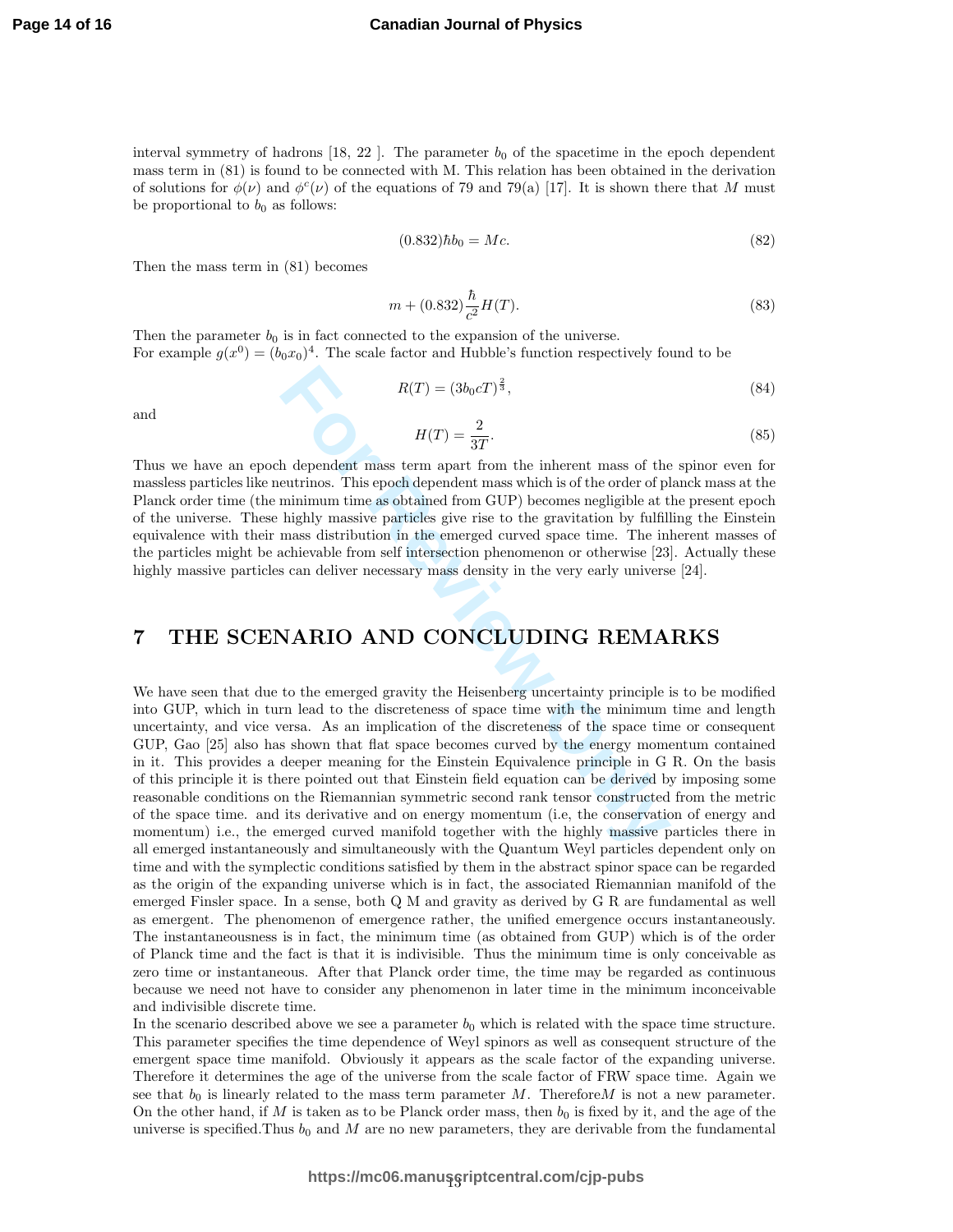constants  $\hbar$ , c and the gravitational constant G.

Finally we like to say that the gravity may be quantized in the present framework because the metric structure of the space time is here constructed from the spinors which can be subjected to quantization as in Q M.

#### Acknowledgments

meare unionary conter or instorting that isothery decided<br>tical testing. We are thankful to the referee for his comments. Fl<br>mands to quantum gravity, Oxford University Press (2000).<br>tum Gravity, Cambridge (2004).<br>Im gravi FR is thankful to the Inter-University Centre for Astronomy and Astrophysics (IUCAA), India for providing Visiting Associateship. We are thankful to the referee for his comments. FR is also grateful to the DST, Govt. of India, for financial support under PURSE programme.

#### References

- [1] L. Smolin , Three roads to quantum gravity, Oxford University Press (2000).
- [2] C. Rovelli , Quantum Gravity, Cambridge (2004).
- [3] C. Kiefer , Quantum gravity, Oxford University Press (2004).
- [4] L.J. Garay, Int.J.Mod.Phys. A10, 145 (1995).
- [5] M. Gasperini and G. Veneziano, Phys. Rept., 373, 1(2003).
- [6] A. Ashtekar, M. Bojowald and J. Lewandowski , Adv.Theor.Math.Phys. 7, 233 (2003).
- [7] A. Ashtekar, Class.Quan.Grav. , 21 , R53 (2004).
- [8] A. Ashtekar, AIP Conf.Proc. 1241 , 109 (2010)
- [9] M. Bojowald, J. Phys.: Conf. Ser. 405 , 012001 (2012).
- [10] N. Birrel and P. Davies , Quantum Fieldsa in Curved Space, Cambridge University Press (1982).
- [11] Yi-Fu. Cai, M. ZLi and X. Zhang, Physics Letters B 718 , 248 (2012).
- [12] A.O. Barut and L.P. Singh, Int.J.Mod.Phys. D 4, 479 (1995).
- [13] M. Kober, Phys.Rev.D79, 084009 (2009).
- [14] E. Cartan, The theory of spinors, Dover publication (1981).
- [15] R. Penrose and W. Rindler , Spinors and Spacetime (Vol-I), Cambridge University Press, U.K (1984).
- [16] R. Penrose and W. Rindler , Spinors and Spacetime (Vol-II), Cambridge University Press, U.K (1986).
- [17] S.S. De, arxiv:hep-th/0308180 (2003).
- [18] S.S. De and F. Rahaman, Finsler Geometry of Hadrons and Lyra Geometry : Cosmological Aspects, Lambert Academic Publishing , Germany (2012).
- [19] A.F. Ali, S. Das and E.C. Vagenas, Phys.Lett.B 678, 497 (2009).
- [20] A.A. Abutaleb, Adv.High Energy Phys. 2013 , 124543 (2013).
- [21] R.J. Alder, and D.I. Santiogo, Mod.Phys.Lett.A 14, 1371 (1999).